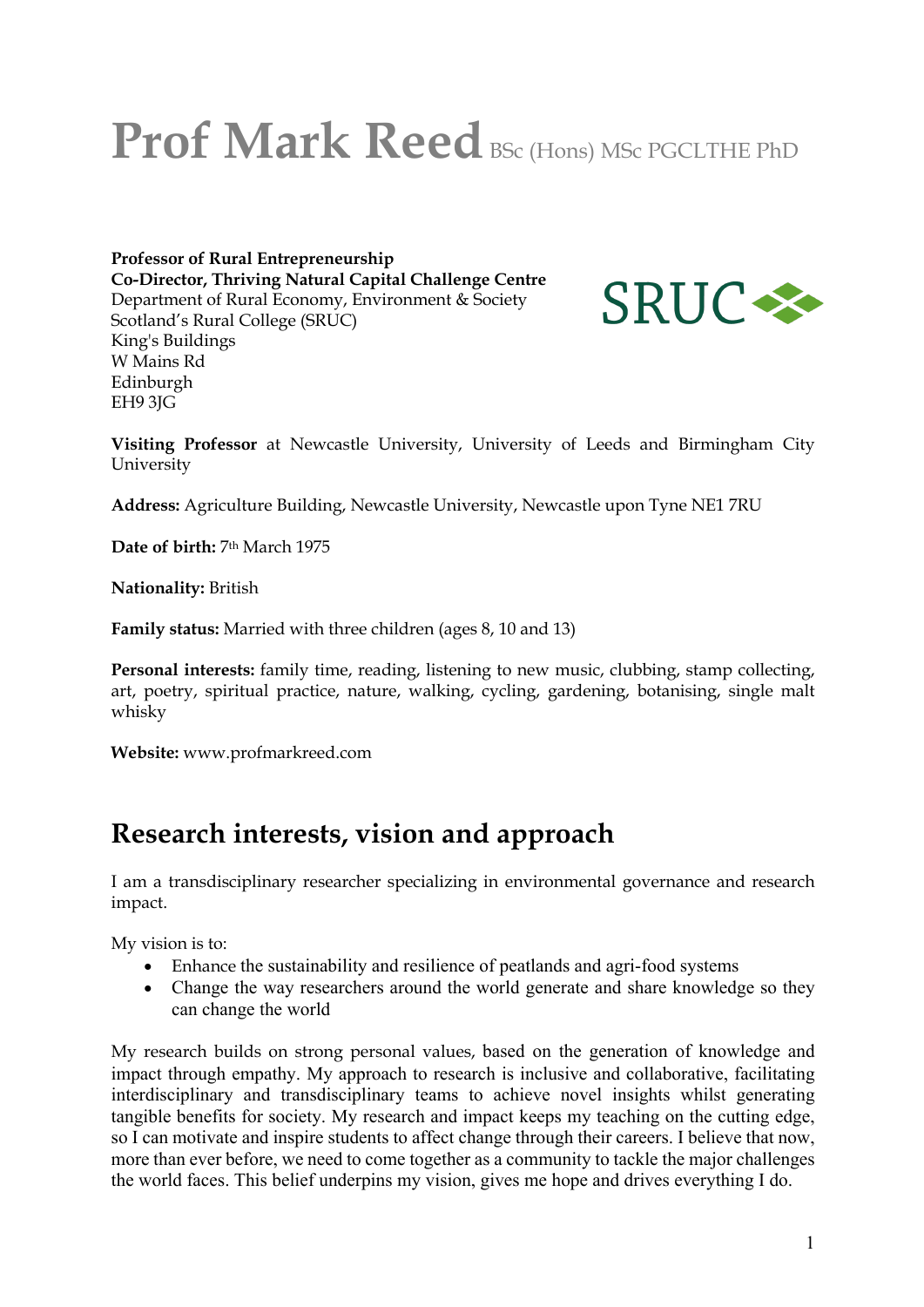# **Highlights**

#### **Publications:**

- Author/co-author of >100 international journal articles (34 as lead or corresponding author), 3 books and 60 book chapters and reports with >200 co-authors from 30 countries (averaging a rate of 8 publications per year since completing my PhD in 2005)
- H index: 56 according to Google Scholar based on >19,000 citations
- 53% of my publications are in the top 10% most cited worldwide and 12% in the top 1% most cited worldwide
- 4 of my papers have been cited >1000 times (my most cited paper has >3000 citations) and 37 of my papers have been cited >100 times (14 as lead or corresponding author)
- 69% of my papers are published in the top 10% of journals (based on CiteScore percentiles)

#### **Funding:**

- Led 18 projects as PI worth a total of £3.8M (two worth >£1M)
- Contributed to a further 27 projects as Co-I, Work Package leader or equivalent, worth approximately £4M to my institution (total value of these projects is around £30M)
- 45% of my time is currently covered on funded projects

#### **REF contribution:**

- **REF2021 outputs:** internal grading of the sub-set of papers suitable for UoA6 (agriculture) suggests two  $3^*$ , one 3 or  $4^*$  and two  $4^*$  papers, and two  $4^*$  papers identified by other Universities (not graded by Newcastle due to poor fit with UoA6)
- **REF2021 impact case study:** graded internally by Newcastle University in the top two (out of five to be submitted) and deemed among the most likely to get 4\*
- **REF2014:** Led Birmingham City University's UoA16 (planning & architecture) REF2014 submission, contributed an impact case study that was graded 3\* (by the UoA16 panel), and was submitted as a 4\* researcher (2 papers were clear 4\* and 2 papers were either 3\* or 4\* according to at least 2 independent pre-reviewers per paper, corroborated by pre-review assessments by other Universities submitting these papers)

#### **Academic roles and positions:**

- Core member of BBSRC Bioscience for Sustainable Agriculture and Food Strategy Advisory Panel. Member of funding panels for GCRF, UKRI Future Leader Fellowships, BBSRC, ESRC, NERC, ESPA and the EU Biodiversa programme and have reviewed proposals for the British Academy, Leverhulme, and for Dutch, Austrian, German, Swedish, South African and Swiss research funders. Invited by BBSRC to evaluate the UK Research Councils' Insect Pollinator Initiative (2013).
- Advised on impact to as a member of the Programme Advisory Group for NERC's Biodiversity, Ecosystem Services and Sustainability programme (2011-2017). Advised and provided training on impact to the NERC Valuing Nature Programme (2015-2018) and the BBSRC Global Food Security programme (since 2018). Advisor on impact to Australian Research Data Commons (ARDC) funded by Australian government
- Handling Editor (Social Sciences) for *Conservation Biology* (impact factor 4.165; ranked 6/44 (Biodiversity Conservation) and 25/223 (Environmental Sciences)) (2016-2018)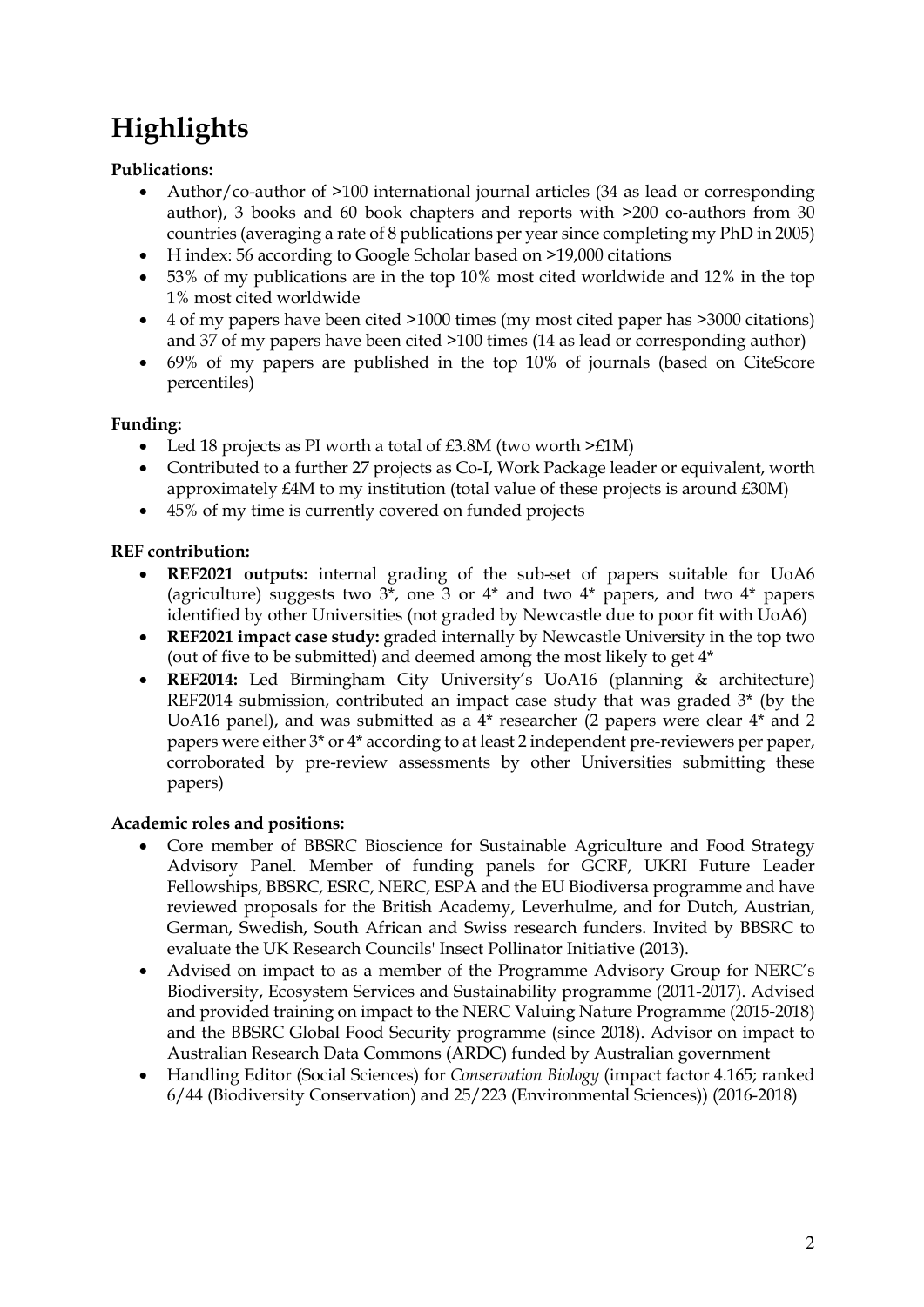#### **Prizes:**

- Awarded ESRC Michael Young Prize "rewarding the very best early career social scientists whose research has the potential to make a positive and far-reaching impact beyond academia" (2008)
- Voted "best impact" in Rural Economy & Land Use programme for Sustainable Uplands project (2011)
- The Peatland Code (which arose from my work on the Sustainable Uplands project) was shortlisted for the European Union's Natura 2000 award (2015) and RSPB and Scottish Natural Heritage's Nature of Scotland Awards (2018)
- My company, Fast Track Impact, was shortlisted as a finalist in the ARMA awards under the impact category (2016), and this work was recognised by a Royal Society award for changing research culture (2018)

#### **Engagement and impact:**

- I am Research Lead for IUCN UK Peatland Programme and a member of their international Committee on Ecosystem Management. IUCN own the Peatland Code, which I helped develop based on my research in collaboration with UK Government and its devolved administrations & agencies
- I play a prominent role in the UN Global Peatlands Initiative (UNEP and FAO):
	- o Chairing their Global Peatlands Research Funding Working Group
	- o Leading their work to develop international standards for the collection of peatland research and monitoring data
	- o Monitoring and reporting compliance with resolutions passed by UN Environment Assembly, Ramsar Convention and the International Union for the Conservation of Nature (which drew on my research)
	- o Speaking at side events organised by the Global Peatland Initiative at UNFCCC COP24 (Poland), COP25 (Spain) and COP26 (UK)
	- o I will be a lead and contributing author to chapters in the forthcoming UN Global Peatland Assessment
- Lead author of Impulse Report leading to opening keynote at UN Convention to Combat Desertification (UNCCD)'s Committee for Science & Technology in 2015. This fed into the Convention's 10 year plan and was extended as a book published by Earthscan/Routledge, with a foreword by the Executive Secretaries of the UNCCD and UNFCCC. The book was cited heavily in the IPCC Special Report on Climate Change and Land (2019)
- Nominated by UNCCD and consulted by UK Government and FAO to scope the IPCC Special Report on Climate Change and Land
- Lead author of a White Paper making recommendations which were delivered in a keynote address to UNCCD COP9 (2010)
- Invited as a co-ordinating author to write a CGIAR working paper that fed into the UNCCD's first Global Land Outlook (2017)
- Invited by GIAR to help design an international research programme for the International Center for Agricultural Research in Dry Areas worth \$50M per year
- Contributing author on the Intergovernmental Platform on Biodiversity and Ecosystem Service (IPBES) Thematic Assessment on Land Degradation and Restoration (2018)
- Member of IPBES Nomination Review Panel to select experts to deliver the IPBES work programme and contributing author on the IPBES Land Degradation and Restoration report
- Member of the Committee on Climate Change's (CCC) Land Use Expert Advisory Group, advising Government on the implementation of recommendations from CCC's Net Zero report (2020)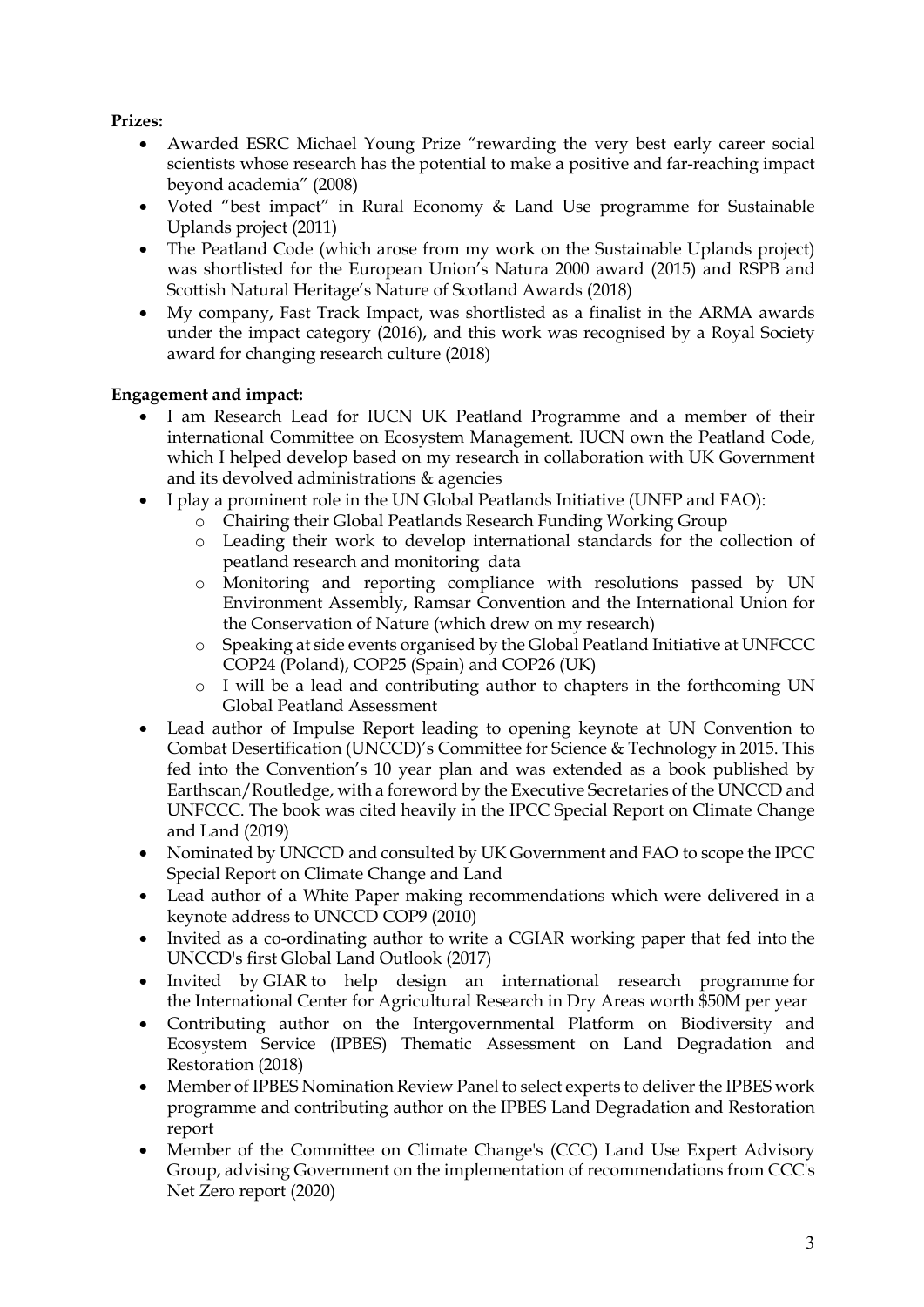- Member of Defra's Sustainable Growing Media Technical Committee responsible for phasing out the use of peat in horticulture (since 2012)
- Contributing author to UK National Ecosystem Assessment (NEA) Mountains, Moors & Heaths chapter (2011) and co-led Shared Values Work Package for NEA follow-on (2014)
- Scientific advisor to BBC Education and work has been covered by the Guardian, Radio 4, Radio Scotland and international media
- Founder and CEO of Fast Track Impact, providing evidence-based training to >8000 researchers from >200 organisations in 52 countries since 2015

# **Expertise**

Research interests include:

- Research impact and stakeholder participation
	- o Understanding knowledge and impact (co-)production processes
	- o Boundary organisations and knowledge brokerage
	- o Managing conflict in the natural environment
	- o Stakeholder analysis
	- o Participatory scenario development
	- o Participatory monitoring and evaluation
	- o Participatory modelling
	- o Deliberative processes and techniques
	- o Shared values for the natural environment
- Environmental governance
	- o Social learning
	- o Socio-technical innovation and transitions management
	- o Adaptive management
	- o Resilience and sustainable livelihoods in social-ecological systems
	- o Market-based policy instruments including Payments for Ecosystem Services
	- o Adapting to climate change in peatland and agri-food
	- o Balancing priorities in multi-functional landscapes
	- o Food security, land use, conservation and agricultural policy
	- o Land degradation processes and sustainable management of drylands and peatlands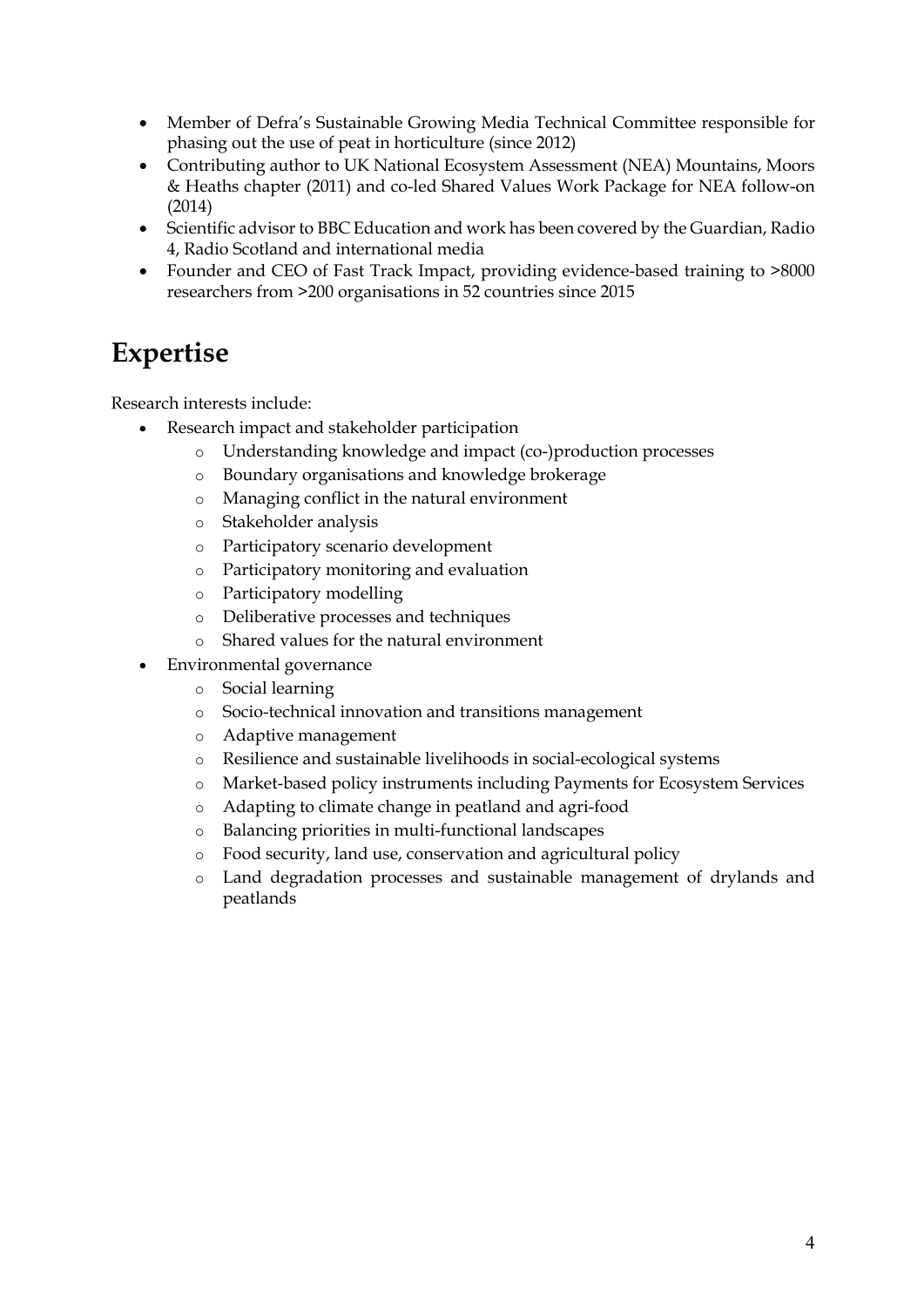# **Career History**

| 2016-present | Professor, School of Natural & Environmental Sciences, Newcastle University    |  |  |  |  |  |  |  |
|--------------|--------------------------------------------------------------------------------|--|--|--|--|--|--|--|
| 2016-present | Visiting Professor, University of Leeds                                        |  |  |  |  |  |  |  |
| 2016-present | Visiting Professor, Birmingham City University                                 |  |  |  |  |  |  |  |
| 2013-present | Research Lead, International Union for the Conservation of Nature UK           |  |  |  |  |  |  |  |
|              | Peatland Programme                                                             |  |  |  |  |  |  |  |
| 2013-2016    | Professor, Birmingham School of the Built Environment, Birmingham City         |  |  |  |  |  |  |  |
|              | University                                                                     |  |  |  |  |  |  |  |
| 2012-2013    | Reader, Birmingham School of the Built Environment, Birmingham City            |  |  |  |  |  |  |  |
|              | University                                                                     |  |  |  |  |  |  |  |
| 2009-2012    | Senior Lecturer, ACES and School of Geosciences, University of Aberdeen        |  |  |  |  |  |  |  |
| 2010-2011    | Director, Aberdeen Centre for Environmental Sustainability (ACES)              |  |  |  |  |  |  |  |
| 2010         | RELU-funded Defra placement (Nobel House, London)                              |  |  |  |  |  |  |  |
| 2009-2010    | Deputy Director, Aberdeen Centre for Environmental Sustainability (ACES)       |  |  |  |  |  |  |  |
| 2009-2016    | Visiting Fellow, University of Leeds                                           |  |  |  |  |  |  |  |
| 2007-2009    | Senior Lecturer, School of Earth and Environment, University of Leeds          |  |  |  |  |  |  |  |
| 2005-2007    | Lecturer, School of Earth and Environment, University of Leeds                 |  |  |  |  |  |  |  |
| 2004-2005    | RELU Research Assistant ( $P/T$ ) & PhD student ( $P/T$ ), University of Leeds |  |  |  |  |  |  |  |
| 2000-2004    | Teaching Fellow (P/T) & PhD student (P/T), University of Leeds                 |  |  |  |  |  |  |  |
| 1999-2000    | Research Assistant, Dept. of Agriculture & Forestry, University of Aberdeen    |  |  |  |  |  |  |  |
|              |                                                                                |  |  |  |  |  |  |  |

# **Education**

| 2000-2005  |                                      |  |  |  | PhD (University of Leeds) Participatory Rangeland Monitoring and                                                                                                                                                  |  |  |  |  |
|------------|--------------------------------------|--|--|--|-------------------------------------------------------------------------------------------------------------------------------------------------------------------------------------------------------------------|--|--|--|--|
|            | Management in the Kalahari, Botswana |  |  |  |                                                                                                                                                                                                                   |  |  |  |  |
| anna ann a |                                      |  |  |  | $\mathbf{D}_{\text{out}}$ $\mathbf{C}_{\text{out}}$ and $\mathbf{C}_{\text{out}}$ is the $\mathbf{L}_{\text{out}}$ of $\mathbf{C}_{\text{out}}$ in the $\mathbf{C}_{\text{out}}$ is the $\mathbf{C}_{\text{out}}$ |  |  |  |  |

- 2002-2004 Post Graduate Certificate in Learning & Teaching in Higher Education (University of Leeds)
- 1998-1999 MSc (University of Aberdeen) Agroforestry<br>1993-1997 BSc hons (University of Aberdeen) Tropical
- BSc hons (University of Aberdeen) Tropical Environmental Science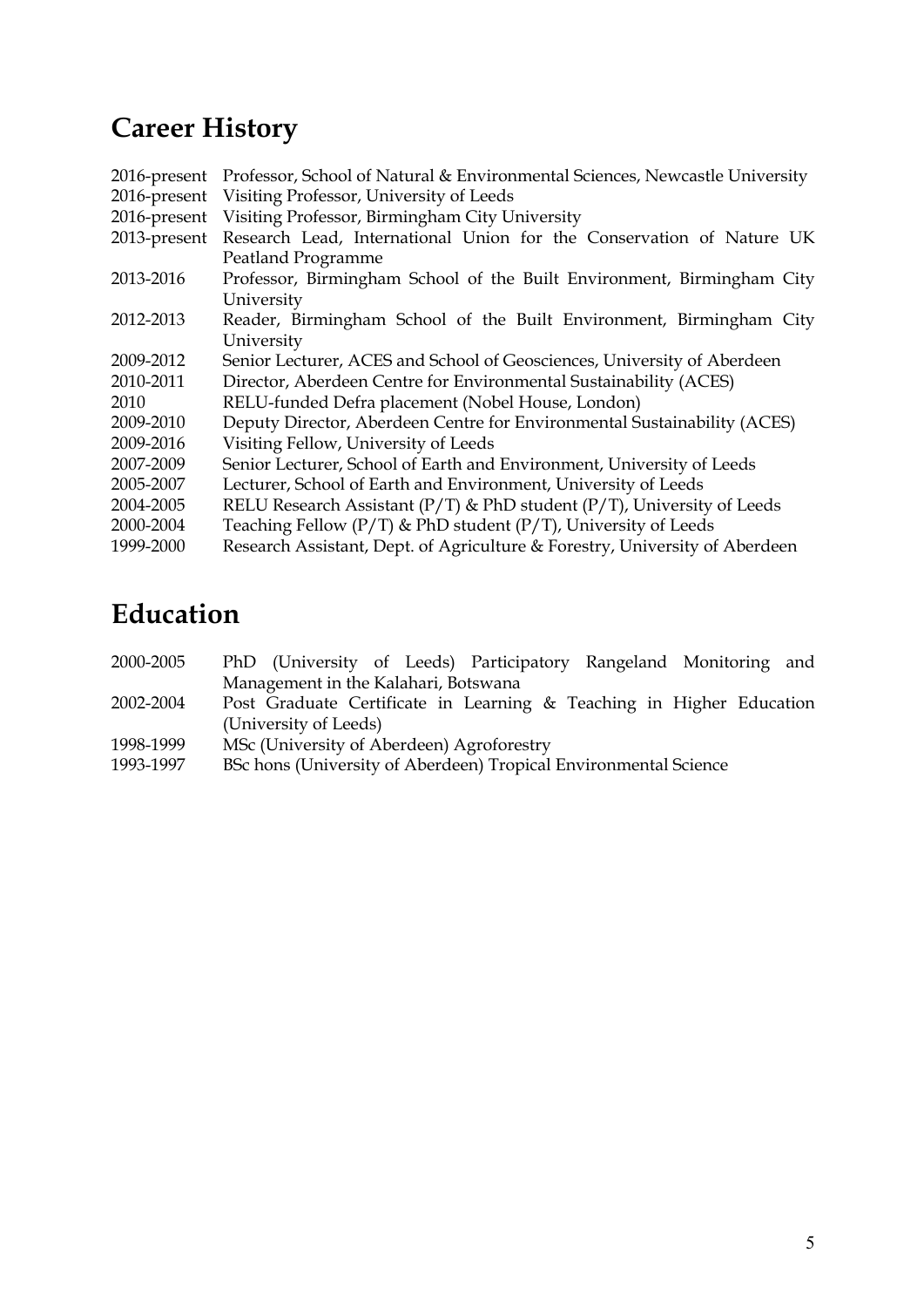# **Grant income**

#### **Principal Investigator**

- BBSRC, ESRC, NERC and Scottish Government (Global Food Security programme) (2018- 2022) Resilient Dairy Landscapes (**£1.5M**)
- Global Challenges Research Fund, ESRC Impact Accelerator and Research England Higher Education Innovation Fund. (2017-2020) Global Peatlands Network (**£78,554**)
- Natural England (2018-2021) Analysis of social barriers and opportunities to implementing the England Peat Strategy (**£98,000**)
- NERC Valuing Nature Programme (2016-2019) Peatland Tipping Points (**£370,000**)
- ESRC Impact Accelerator Fund (2016-17) Voices of veterinary experience (**£7,650**)
- United Nations (2014-15): Impulse Report for United Nations Convention to Combat Desertification (**€30,000**)
- DEFRA (2012-2013) Understanding Bee Health Stakeholders (**£115,000**)
- DEFRA (2012-2013) PES Pilot: UK Peatland Carbon Code (**£25,000**)
- DEFRA (2012-2013) PES Pilot: Visitor Payback (**£25,000**)
- NERC (2012-2013): Peatland restoration PES scheme with South West Water (**£25,000**)
- DEFRA, Welsh Government, NERC, ESRC and AHRC National Ecosystem Assessment (2012- 2013): Shared Values Work Package (**£264,000**)
- NERC Valuing Nature Network (2011-12): Valuing Peatlands (**£43,037**)
- British Academy (Research Development Award) (Dec 2009-2012): Involved what makes stakeholder participation in environmental management work? (**£120,000**)
- Rural Economy & Land Use (RELU) programme, ESRC and Living With Environmental Change (LWEC) (2005-2011) Sustainable Uplands: learning to manage future change (**£1.1M** over three phases)
- IUCN and RELU (2010) Commission of Inquiry into Peatlands: Technical Reviews (£11,000)
- Commission for Rural Communities (2009) Methodological guidance and preliminary evidence appraisal for CRC Uplands Inquiry (**£1,000**)
- Government Office for Science, Department for Innovation, Universities and Skills (2009) Uplands review for Foresight Land Use Futures project (**£1,000**)
- ESRC and US Social Science Research Council (2008) Comparative insights on research investigating dynamics of coupled natural & human systems (**£4,530** fellowship)

#### **Co-Investigator, Work Package leader or equivalent**

- EU Horizon 2020. (2018-2023) Developing SUstainable PERmanent Grassland systems and policies (SUPER-G) (€10M, Co-Investigator)
- EU Horizon 2020. (2018-2023) SWEETeners and sweetness enhancers: Impact on health, obesity, safety and sustainability (SWEET) (€9M, Co-Investigator)
- EU Horizon 2020. (2016-2021) Soil Care for profitable and sustainable crop production in Europe (€7.6M, Work Package leader)
- Royal Society (2019-2021) Developing network ecology to understand and secure resilient food systems in Brazil and Argentina (£444,083, Project Partner)
- Defra (2019-2020) Environmental Land Management Scheme (ELMS) Test and Trial with Northumberland National Park (£287,000, Co-I)
- Defra (2018-2019) Achieving sustainable intensification by integrating livestock into arable systems – opportunities and impacts (£14,978, Co-I)
- NERC (2017-2022) Integrated catchment solutions programme (Yorkshire iCASP) (£4.7M, Impact Evaluation Chair and Co-I)
- STFC (2017-2020) Food Network+ (£670,000, Co-I)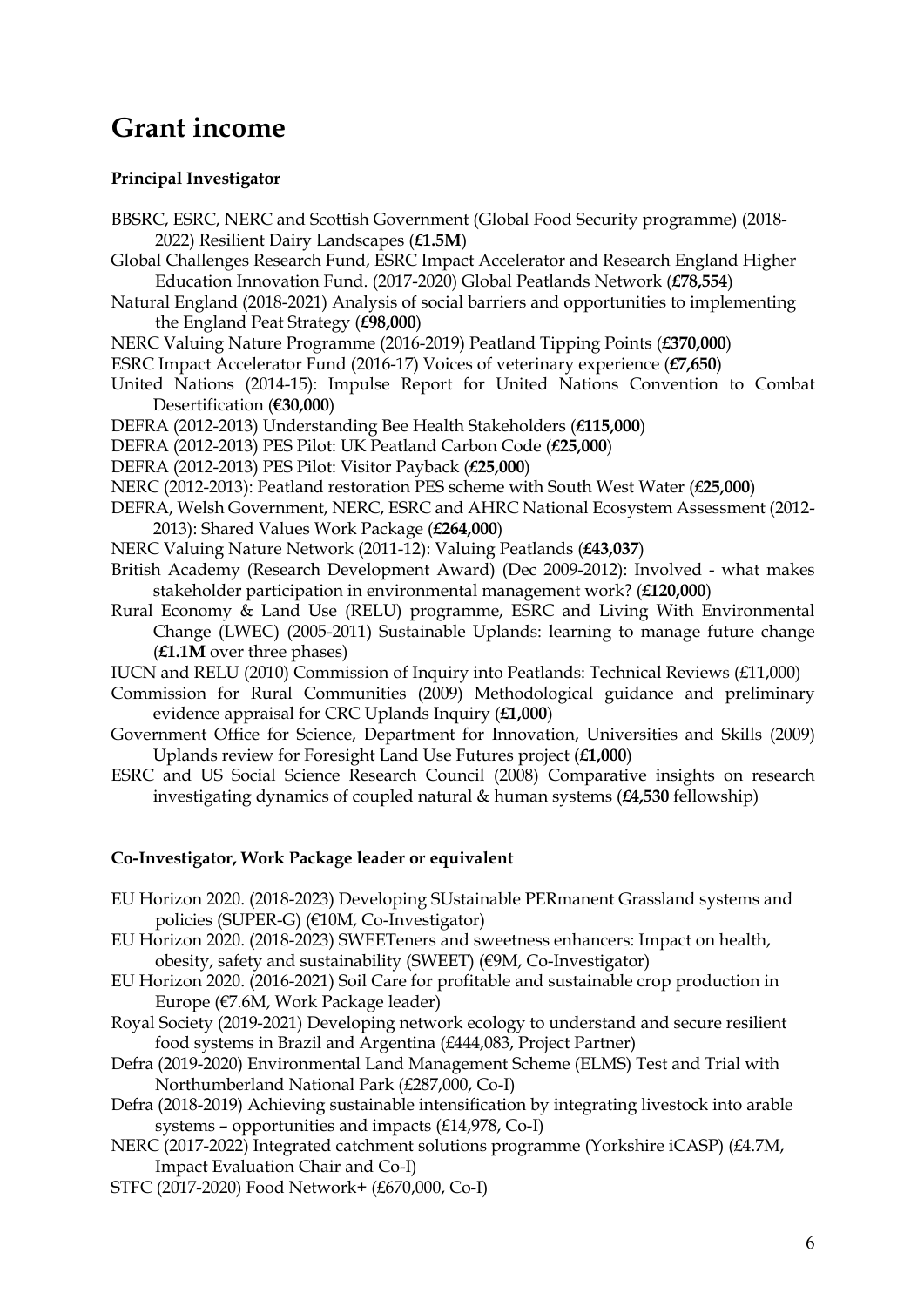Scottish Government (2015) How best to assist communities to engage with decisions on land use, land management, and related services. Review of various tools and approaches to empowering communities in rural Scotland (£55K, Co-I)

- Consultative Group on International Agricultural Research (CGIAR) (2015) International Task Force for the CGIAR programme on Dryland Systems (Co-I, £17,000)
- WWF (2015) Delivery of the Water Framework Directive through collaborative action between civil society and the private sector (£17K, Co-I)
- Scottish Natural Heritage (2014) Peatland Action (£99K, Co-I)

DEFRA (2014) Developing the evidence base on PES Beneficiaries in England (£75,000, Co-I)

- DEFRA (2014) Stakeholder deliberation & valuation of Peak District moorland management options framed within a payment for ecosystem services scheme (£12,000, Co-I)
- JNCC (2013-2014) BiodivERsA stakeholder engagement toolkit: case studies (£12,000, Co-I)
- Scottish Government (2014) Review of the impact of the Scottish Government rural and environment strategic research portfolio on policy and practice (£40,000, Co-I)
- United Nations (2013-14) Advancing knowledge on the costs, benefits, trade-offs of sustainable land management in southern Africa's rangelands (€199,000, Co-I)
- DEFRA/Natural England (2012-2013) Developing Place-Based PES for the South Pennines (£40,000, Co-I)
- DEFRA (2011-12) Payment for Ecosystem Services Best Practice Guidance (£100,000, Co-I)
- DEFRA (2011-12) Ecosystem Markets Taskforce Phase 2 (£110,000, Member of Expert Roster)

RELU (2010-2011) Managing Environmental Change at the Fringe (£200,000, Co-I)

- DEFRA (2010-2011) Barriers & Opportunities to the Use of Payments for Ecosystem Services (£50,000, Co-I)
- Scottish Government (2009) Realising the Potential Contributions of Scotland's Rural Land to Delivering Sustainable Economic Growth (£55,000, Co-I)
- ESRC/BBSRC/MRC (2009-2010) Behaviour for Well-being, Environment & Life (£249,000, Co-I & WP leader)
- NERC and EU Framework 6 (2009-2011) Ecocycles: Interacting impacts of land use and climate changes on ecosystem processes: from cyclic herbivores to predators of conservation concern (€1.5M, Co-I)
- EU Framework 6 (2006-2011) Desertification Mitigation & Remediation of Land (DESIRE) (€9m, WP Leader, developed initial project concept & co-wrote proposal)
- Yorkshire Water (2007-2009): Developing an agricultural land management strategy for YW catchments (£99,867, Co-I)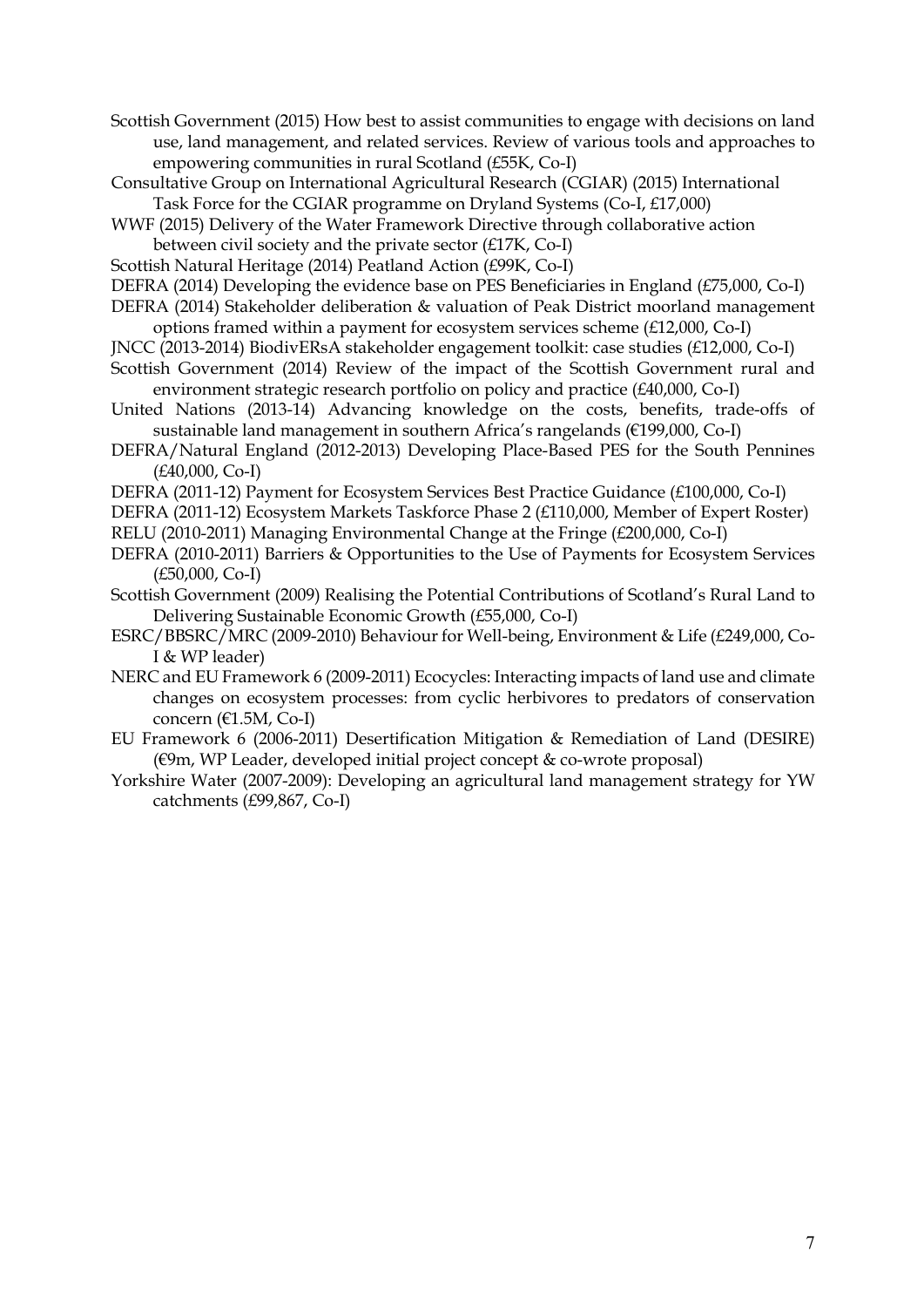# **REF2021 contribution**

**Outputs** (grades based on internal Newcastle University reviews):

- 1. **Probable 4\* output**: **Reed MS,** Allen K, Attlee A, Dougill AJ, Evans, K, KenterJ, McNab D, Neumann RK, Stead SM, Twyman C, Scott AS, Smyth MA, Stringer LC, Whittingham MJ (2018) A Place-Based Approach to Payments for Ecosystem Services. *Global Environmental Change*
- 2. **Probable 4\* output**: de Vente J, **Reed MS** (corresponding author), Stringer LC, Valente S, Newig J (2017) How does the context and design of participatory decision-making processes affect their outcomes? Evidence from sustainable land management in global drylands. *Ecology & Society*
- 3. **Probable 3\* or 4\* output:** Bonn, A., **Reed MS**, Evans, C., Joosten, H., Bain, C., Farmer, J., Emmer, I., Couwenberg, J., Moxey, A., Artz, R., Tanneberger, F., von Unger, M., Smyth, M.A., Birnie, R. (2014) Investing in nature: developing ecosystem service markets for peatland restoration. *Ecosystem Services* 9: 54-65.
- 4. **Probable 3\* output**: **Reed MS**, Stringer LC, Fazey I, Evely AC, Kruijsen J (2014). Five principles for the practice of knowledge exchange in environmental management. *Journal of Environmental Management* 146: 337-345.
- 5. **Probable 3\* output** (according to University of Leeds internal review): Stringer LC, **Reed MS**, Fleskens, Thomas RJ, Le QB, Lala-Pritchard T (2017) A new dryland development paradigm grounded in empirical analysis of dryland systems science. *Land degradation and development*

**Newcastle University impact case study** (probably 4\* according to Newcastle University internal review): Restoring global peatlands for climate benefits

Summary: Newcastle University research has contributed to the design and implementation of the UK's first ever private-public Payment for Ecosystem Service scheme to restore damaged peatlands, the UK's largest terrestrial carbon store, and has led to the promotion of similar initiatives by United Nations conventions and agencies. Research underpinned the Peatland Code, which generated private investment in peatland restoration, and led to over £100 million public investment in restoration to meet climate targets. Newcastle research has been instrumental in shaping, monitoring, and implementation of an International Union for the Conservation of Nature Motion, contributing to creation of new peatland policies in 29 countries, and has led to the integration of private-public partnerships in the United Nations' Global Peatland Initiative.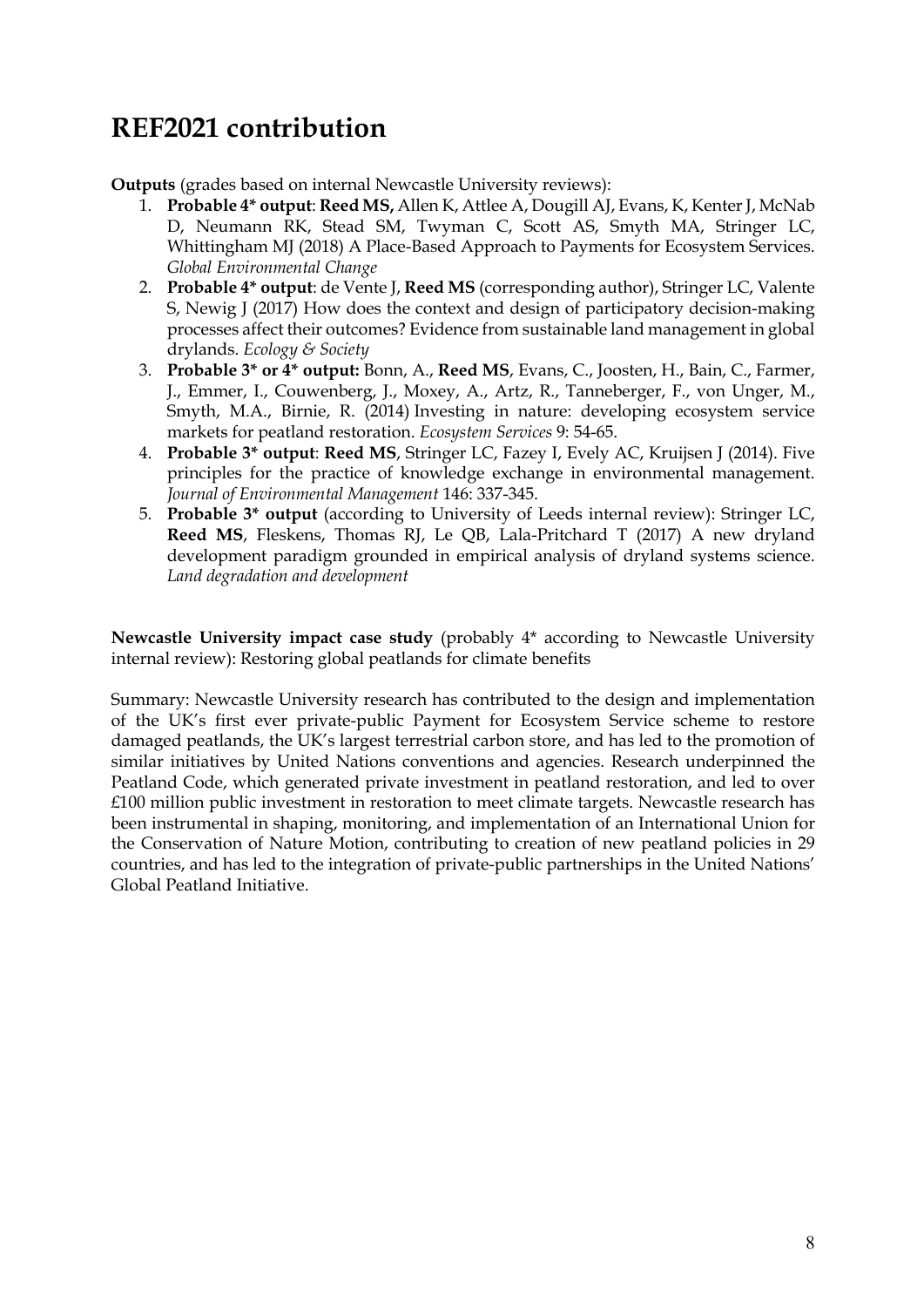### **Publications**

I am the author/co-author of >100 international journal articles (34 as lead or corresponding author), 3 books and 60 book chapters and reports with >200 co-authors from 30 countries. 53% of my publications are in the top 10% most cited worldwide and 12% in the top 1% most cited worldwide.

### **Books**

**Reed MS** (2018) *The Research Impact Handbook*. 2nd Edition, Fast Track Impact **Reed MS** (2017) *The Productive Researcher*. Fast Track Impact. **Reed MS**, Stringer LC (2016) *Land degradation, desertification and climate change: Anticipating, assessing and adapting to future change*. Routledge.

# **International peer-reviewed journal publications**

(\*corresponding author)

- **Reed MS**, Chapman P, Kendall H, Taylor AE, Stewart G, Ziv G, Young D, Blundell A, Kopansky D (in press) Improving the evidence base for delivery of public goods from public money in agri-environment schemes. *Emerald Open Research - Sustainable Food Systems*
- Vella S, Carter C, **Reed MS** (in press) What can we learn from anthropology to conduct socially just participatory action research? *Educational Action Research Journal*
- Coyne L, Kendall H, Hansda R, **Reed MS**, Williams DJL (in press) A mixed-methods study to explore the role of agri-environmental schemes on the resilience of the English dairy sector. *Land Use Policy*
- Fazey I, Schapke N, **Reed MS** et al. (in press) Transforming knowledge systems for life on earth. *Nature Sustainability*
- Bell K, **Reed MS** (in press) Tree of Participation: A New Tool for Engagers in Participatory Decision-Making. *Public Policy and Administration*
- **Reed MS**, Ferre M, Martin-Ortega J, Blanche R, Dallimer M, Lawford-Rolfe R, Holden J (in press) Evaluating research impact: a methodological framework. *Research Policy*
- Rust N, Ptak EN, Graversgaard M, Iversen S, **Reed MS**, de Vries J, Ingram J, Mills J, Neumann R, Kjeldsen C, Muro M, Dalgaard T (2020) Social Capital Factors affecting Uptake of Soil-Improving Management Practices. A review. *Emerald Open Research - Sustainable Food Systems* 2:8
- Reichard B, **Reed MS\***, Chubb J, Hall G, Jowett L, Paert A (2020) Pathways to a top-scoring impact case study. *Palgrave Communications* 6: 31
- Wreford A, Martin S, **Reed MS** (2019) Evidence-informed climate policy: mobilising strategic research and pooling expertise for rapid evidence generation. *Climatic Change*
- Rotz S, Duncan E, Small M, Botschner J, Dara R, Mosby I, **Reed MS**, Fraser EDG (2019) The Politics of Digital Agricultural Technologies: A Preliminary Review. *Sociologia Ruralis*
- Evans CD, Baird AJ, Green SM, Page, S.E., Peacock, M., **Reed MS**, Rose, N.L., Stoneman, R., Thom, T.J., Young, D.M., Garnett, M.H. (2019). Comment on: "Peatland carbon stocks and burn history: Blanket bog peat core evidence highlights charcoal impacts on peat physical properties and long-term carbon storage," by Heinemeyer et al. *Geo: Geography and Environment* e00075.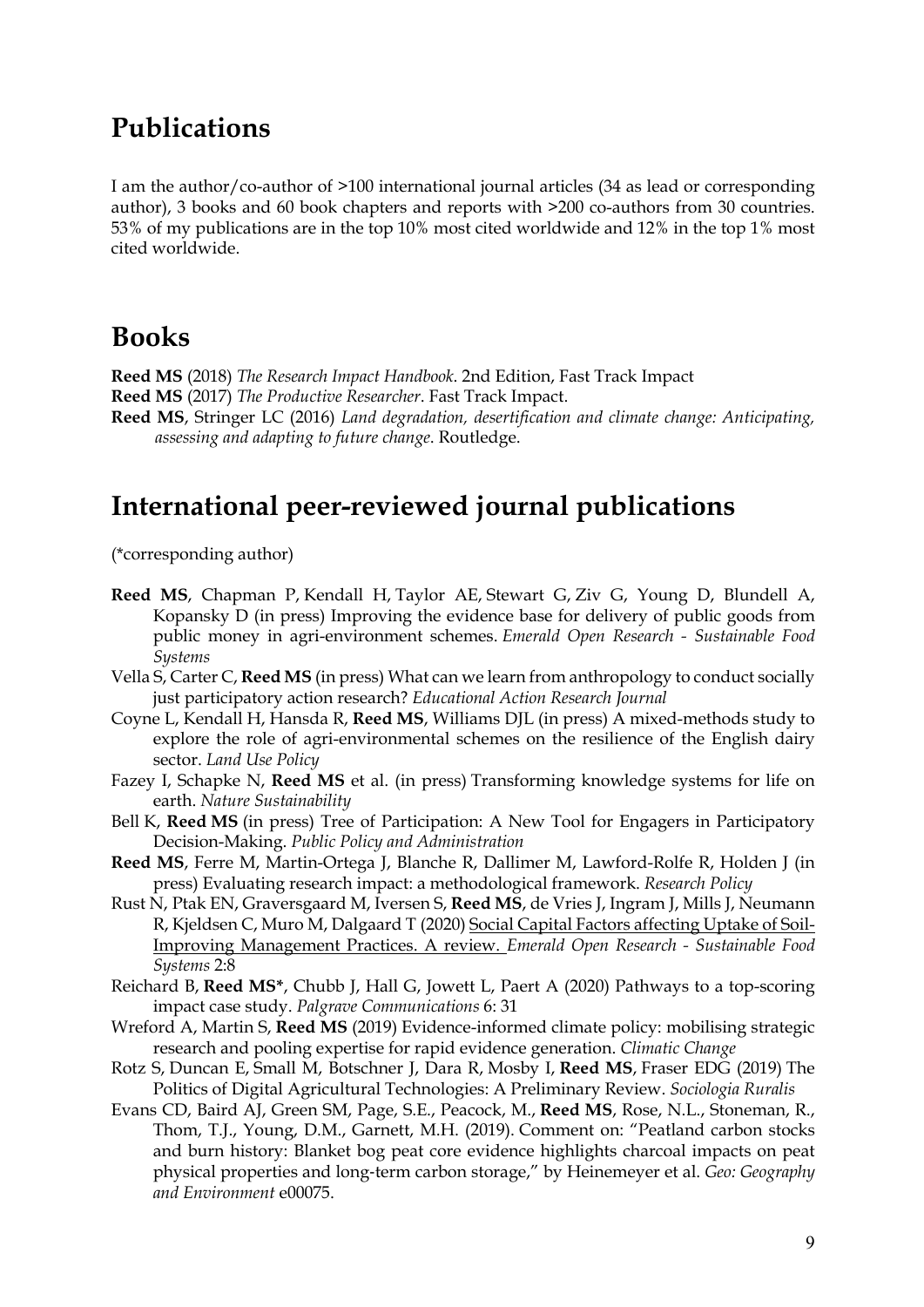- Baird, A.J., Evans, C.D., Mills, R., Morris, P.J., Page, S.E., Peacock, M., **Reed MS.**, Robroek, B.J.M., Stoneman R., Swindles, G.T., Thom T., Waddington, J.M., Young D.M. (in press). Managing peatlands with fire? *Nature Geoscience*
- Shackleton, R.T., Adriaens, T., Brundu, G., Dehnen-Schmutz, K., Estévez, R.A., Fried, J., Larson, B.M., Liu, S., Marchante, E., Marchante, H., Moshobane, M.C., Novoa, A., **Reed MS**, Richardson, D.M. (2018) Stakeholder engagement in invasion science. *Biological Conservation*
- Wyborn, C., Louder, E., Harrison, J., Montambault, J., Montana, J., Ryan, M., Bednarek, A., Nesshöver, C., Pullin, A., **Reed MS** and Dellecker, E. (2018) Understanding the Impacts of Synthesis Research. *Environmental Science and Policy*
- Thomas RJ, **Reed MS**, Clifton K, Appadurai AN, Mills AJ, Zucca C, Kodsi E, Sircely J, Haddad F, von Hagen C, Mapedza E, Woldearegay K, Shalander K, Bellon M, Le QB, Mabikke S, Alexander S, Leu S, Schlingloff S, Lala-Pritchard T, Mares V, Quiroz R (2018) Modalities for Scaling up Sustainable Land Management and Restoration of Degraded Land. *Land Degradation & Development* 29:3272–3284.
- **Reed MS**, Bryce R, Machen R (2018) Pathways to policy impact: a new approach for planning and evidencing research impact. *Evidence & Policy* 14: 431-458
- Cvitanovic C, Löf M, Nortröm A, **Reed MS** (2018). Building university-based boundary organisations that facilitate impacts on environmental policy and practice. *PLoS One*
- **Reed MS**, Duncan S, Manners P, Pound D, Armitage L, Frewer L, Thorley C, Frost B (2018). A common standard for the evaluation of public engagement with research. *Research For All*
- Teel TL, Anderson CB, Burgman MA, Cinner J, Clark D, Estévez RA, Jones JPG, McClanahan T, **Reed MS**, Sandbrook C (2018) Publishing social science research in Conservation Biology to move beyond biology. *Conservation Biology*
- Chubb J, **Reed MS** (2018). The politics of research impact: implications for research funding, motivation and quality. *British Politics* 13: 295-311
- Fazey I, **Reed MS** et al. (2018). Ten essentials for action-oriented and second order energy transitions, transformations and climate change research. *Energy Research and Social Science* 40:54-70
- **Reed MS**, Vella S, Challies E, de Vente J, Frewer L, Hohenwallner-Ries D, Huber T, Neumann RK, Oughton EA, Sidoli del Ceno J, van Delden H. (2018) A theory of participation: what makes stakeholder and public engagement in environmental management work? *Restoration Ecology* 26: S7-S17.
- Chubb J, **Reed MS** (2017). Epistemic responsibility as an edifying force in academic research: investigating the moral challenges and opportunities of an impact agenda in the UK and Australia. *Palgrave Communications* 3: 20
- Webb N, Marshall N, Stringer LC, **Reed MS**, Chappell A, Herrick J (2017) Land degradation and climate change: opportunities for climate resilience in agriculture, *Frontiers in Ecology and the Environment*
- Stringer LC, **Reed MS**, Fleskens :, Thomas RJ, Le QB, Lala-Pritchard T (2017) A new dryland development paradigm grounded in empirical analysis of dryland systems science. *Land degradation and development*
- **Reed MS**, Allen K, Dougill AJ, Evans, K, Stead SM, Stringer LC, Twyman C, Dunn H, Smith C, Rowecroft P, Smith S, Atlee AC, Scott AS, Smyth MA, Kenter J, Whittingham MJ (2017) A Place-Based Approach to Payments for Ecosystem Services. *Global Environmental Change* 43: 92-106
- Kenter JO, **Reed MS**, Fazey I (2016) The Deliberative Value Formation Model. *Ecosystem Services* 21: 208-217.
- Everard M, Kenter JO, **Reed MS** (2016) The ripple effect: Institutionalising pro-environmental values to shift societal norms and behaviours, *Ecosystem Services* 21: 230-240.
- Kenter J, **Reed MS**, Irvine, K.N., O'Brien, E., Brady, E., Bryce, R., Christie, M., Cooper, N., Hockley, N., Fazey, I., Orchard-Webb, J., Ravenscroft, N., Raymond, C., Tett, P., Watson,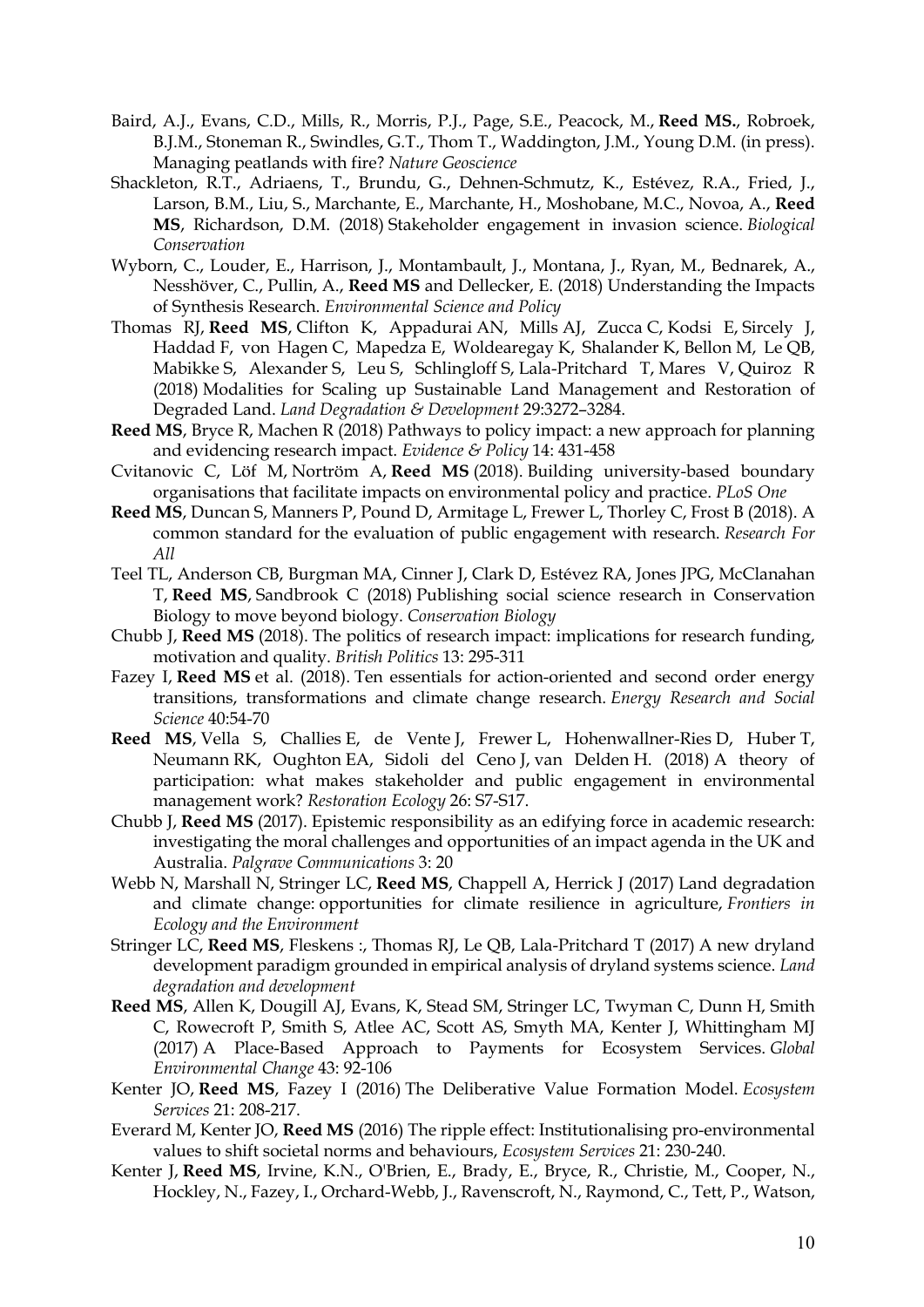V (2016) Shared values and deliberative valuation: future directions. *Ecosystem Services* 21: 358-371.

- Irvine KN, O'Brien L, Ravenscroft N, Cooper N, Everard M, Fazey I, **Reed MS**, Kenter JO (2016) Ecosystem services and the idea of shared values. *Ecosystem Services* 21: 184-193.
- Kusmanoff AM, Fidler F, Hardy MJ, Maffey G, Raymond CM, **Reed MS**, Fitzsimons JA, Bekessy S (2016) Framing the Private Land Conservation Conversation, *Environmental Science and Policy* 61: 124-128
- Maffey G, van der Wal R, Irvine J, **Reed MS** (2016) Can digital reinvention of ecological monitoring remove barriers to its adoption by practitioners? A case study of deer management in Scotland. *Journal of Environmental Management*
- Raymond CM, **Reed MS**, Bieling C, Robinson G, Plieninger T (2016). Integrating different understandings of landscape stewardship into the design of agri-environmental schemes. *Environmental Conservation* 43: 350-358
- de Vente J, **Reed MS\***, Stringer LC, Valente S, Newig J (2016) How does the context and design of participatory decision-making processes affect their outcomes? Evidence from sustainable land management in global drylands. *Ecology & Society* 21 (2):24
- Tarrason D, Ravera F, **Reed MS**, Dougill AJ, González L (2016) Land degradation assessment through an ecosystem services lens: integrating knowledge and methods in pastoral semi-arid systems. *Journal of Arid Environments* 124: 205-213
- Atlee AC, **Reed MS\***, Carter CE, Scott AJ, Vella S, Hardman M, Neumann RK (2015) Tools for assessing ecosystem services futures: a review. *CAB reviews: Perspectives in Agriculture, Veterinary Science, Nutrition and Natural Resources* 10: 1-13 [No impact factor or citations]
- **Reed MS**, Curzon R (2015) Stakeholder mapping for the governance of biosecurity: a literature review. *Journal of Integrative Environmental Sciences* 12: 15–38
- Favretto, N., Stringer, L.C., Dougill, A.J., Dallimer, M., Perkins, J.S., **Reed, M.S.**, Atlhopheng, J.R., Mulale, K. (in press). Multi-Criteria Decision Analysis to identify dryland ecosystem service trade-offs under different rangeland land uses. *Ecosystem Services: science, policy and practice*
- Kenter JO, O'Brien L,Hockley N, Ravenscroft N, Fazey I, Irvine KN, **Reed MS**, Christie M, Brady E, Bryce R, Church A, Cooper N, Davies A, Evely A, Everard M, Jobstvogt N, Molloy C, Orchard-Webb J, Ranger S, Ryan M, Watson V (2015). What are shared and social values of ecosystems? *Ecological Economics* 111: 86-99
- **Reed MS**, Stringer, L.C., Dougill, A.J., Perkins, J.S., Atlhopheng, J.R., Mulale, K., Favretto, N. (2015) Reorienting land degradation towards sustainable land management: linking sustainable livelihoods with ecosystem services in rangeland systems. *Journal of Environmental Management* 151: 472-485
- **Reed MS**, Stringer LC, Fazey I, Evely AC, Kruijsen J (2014). Five principles for the practice of knowledge exchange in environmental management. *Journal of Environmental Management* 146: 337-345
- Hessel R, **Reed MS**, Geeson N, Ritsema CJ, van Lynden G, Karavitis CA, Schwilch G, Jetten V, Burger P, van der Werff Ten Bosch MJ, Verzandvoort S, van den Elsen E, Witsenburg K (2014) From Framework to Action: The DESIRE approach to combat desertification. *Environmental Management* 54: 935-950
- Stringer LC, Fleskens L, **Reed MS**, de Vente J, Zengin M (2014) Participatory evaluation of monitoring and modelling of sustainable land management technologies in areas prone to land degradation. *Environmental Management* 54: 1022-1042.
- **Reed, M.S.**, Bonn, A., Evans, C., Glenk, K., Hansjurgens, B. (2014) Editorial: Assessing and valuing peatland ecosystem services for sustainable management. *Ecosystem Services* 9: 1-4.
- Evans, C., Bonn, A., Holden, J., **Reed, M.S.**, Worrall, F., Evans, M., Glenk, K., Parnell, M. et al. (2014) Relationships between anthropogenic pressures and ecosystem functions in UK blanket bogs: Linking process understanding to ecosystem service valuation. *Ecosystem Services* 9: 5-19.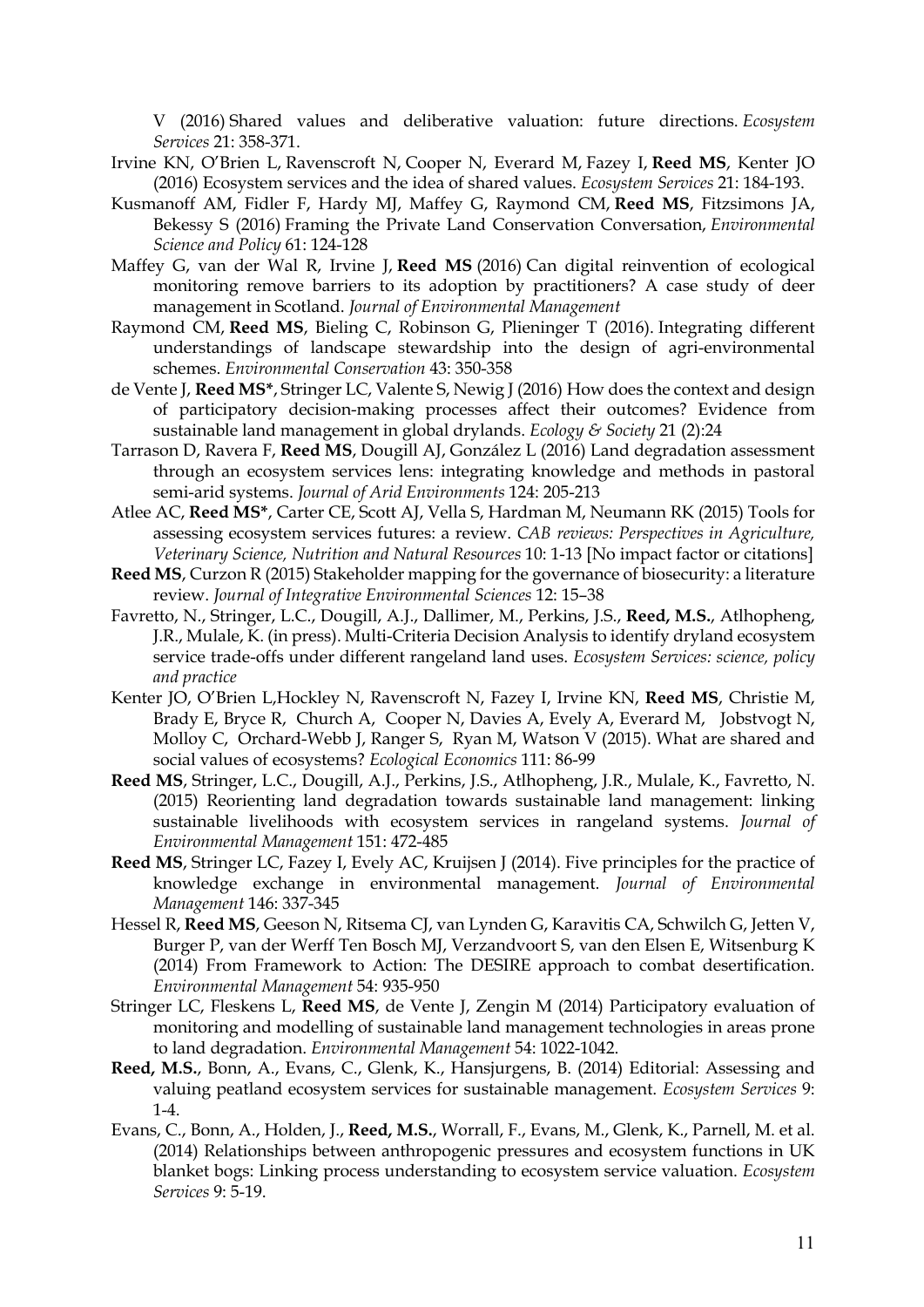- **Reed, M.S.**, Moxey, A., Prager, K., Hanley, N., Skates, J., Evans, C., Glenk, K., Scarpa, R., Thompson, K. et al. (2014) Improving the link between payments and the provision of ecosystem services in agri-environment schemes in UK peatlands. *Ecosystem Services* 9: 44-53.
- Bonn, A., **Reed, M.S.**, Evans, C., Joosten, H., Bain, C., Farmer, J., Emmer, I., Couwenberg, J., Moxey, A., Artz, R., Tanneberger, F., von Unger, M., Smyth, M.A., Birnie, R. (2014) Investing in nature: developing ecosystem service markets for peatland restoration. *Ecosystem Services* 9: 54-65
- Fazey I, Bunse L, Msika J, Pinke M, Preedy K, Evely AC, Lambert E, Hastings E, Morris S, **Reed MS** (2014) Evaluating knowledge exchange in interdisciplinary and multi-stakeholder research. *Global Environmental Change* 25: 204-220.
- Mulale K, Chanda R, Perkins JS, Magole L, Sebego RJ, Atlhopheng JR, Mphinyane W, **Reed MS** (2014). Formal institutions and their role in sustainable land management in Boteti, Botswana. *Land Degradation & Development* 25: 80-91.
- Maffey G, **Reed MS**, Irvine J, van der Wall R (2013) Habitat monitoring in the wider countryside: A case study on the pursuit of innovation in red deer management. *Journal of Environmental Management* 128: 779-786.
- Scott AJ, Carter CE, Larkham P, **Reed MS**, Morton N, Waters R, Adams D, Collier D, Crean C, Curzon R, Forster R, Gibbs P, Grayson N, Hardman M, Hearle A, Jarvis D, Kennet M, Leach K, Middleton M, Schiessel N, Stonyer B, Coles R (2013) Disintegrated Development at the Rural Urban Fringe: Re-connecting spatial planning theory and practice. *Progress in Planning* 83: 1-52.
- **Reed MS**, Hubacek K, Bonn A, Burt TP, Holden J, Stringer LC, Beharry-Borg N, Buckmaster S, Chapman D, Chapman P, Clay GD, Cornell S, Dougill AJ, Evely A, Fraser EDG, Jin N, Irvine B, Kirkby M, Kunin W, Prell C, Quinn CH, Slee W, Stagl S, Termansen M, Thorp S, Worrall F (2013) Anticipating and managing future trade-offs and complementarities between ecosystem services. *Ecology & Society* 18(1): 5
- Perkins JS, **Reed MS\***, Akanyang L, Atlhopheng JR, Chanda R, Magole L, Mphinyane W, Mulale K, Sebego RJ, Fleskens L, Irvine B (2013) Making land management more sustainable: experience implementing a new methodological framework in Botswana. *Land Degradation & Development* 24: 463-477.
- **Reed MS**, Fazey I, Stringer LC, Raymond CM, Akhtar-Schuster M, Begni G, Bigas H, Brehm S, Briggs J, Bryce R, Buckmaster S, Chanda R, Davies J, Diez E, Essahli W, Evely A, Geeson N, Hartmann I, Holden J, Hubacek K, Ioris I, Kruger B, Laureano P, Phillipson J, Prell C, Quinn CH, Reeves AD, Seely M, Thomas R, van der Werff Ten Bosch MJ, Vergunst P, Wagner L (2013) Knowledge management for land degradation monitoring and assessment: an analysis of contemporary thinking. *Land Degradation & Development*  24: 307-322.
- **Reed MS**, Podesta G, Fazey I, Beharry NC, Coen R, Geeson N, Hessel R, Hubacek K, Letson D, Nainggolan D, Prell C, Psarra D, Rickenbach MG, Schwilch G, Stringer LC, Thomas AD (2013) Combining analytical frameworks to assess livelihood vulnerability to climate change and analyse adaptation options. *Ecological Economics* 94: 66-77.
- **Reed MS**, Bonn A, Broad K, Burgess P, Fazey IR, Fraser EDG, Hubacek K, Nainggolan D, Roberts P, Quinn CH, Stringer LC, Thorpe S, Walton DD, Ravera F, Redpath S (2013) Participatory scenario development for environmental management: a methodological framework. *Journal of Environmental Management* 128: 345-362.
- Fazey I, Evely AC, **Reed MS**, Stringer LC, Kruijsen J, White PCL, Newsham A, Jin L, Cortazzi M, Phillopson J, Blackstock K, Entwhistle N, Sheate W, Armstrong F, Blackmore C, Fazey J, Ingram J, Gregson J, Lowe P, Morton S, Trevitt C (2012) Knowledge exchange: a research agenda for environmental management. *Environmental Conservation* 40: 19-36
- Fleskens L, Nainggolan D, Termansen M, Hubacek K, **Reed MS** (2012) Regional effects of local responses to uncertainty of agricultural water supply in Murcia, Spain. *Regional Environmental Change* 13: 615-632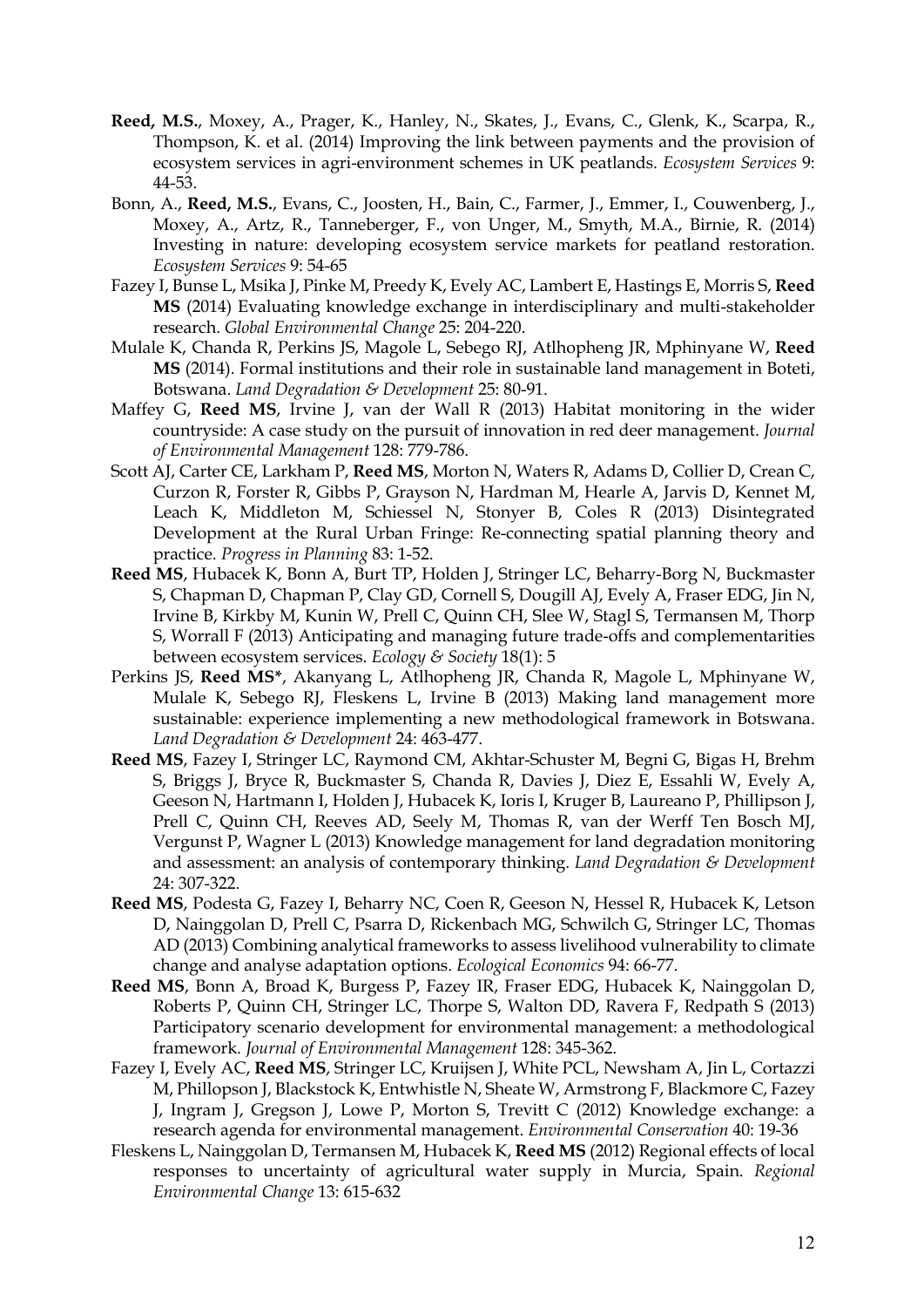- Nainggolan D,de Vente J, Boix-Fayos C, Termansen M, Hubacek K, **Reed MS** (2012) Afforestation, agricultural abandonment and intensification: Competing trajectories in semi-arid Mediterranean agro-ecosystems. *Agriculture, Ecosystems & Environment* 159: 90- 104
- Schwilch G, Bachmann, F., Santos, P., Valente, S., Coelho, C., Laouina, A., Chaker, M., Aderghal, M., **Reed, M.S.** (2012) A structured multi-stakeholder learning process for sustainable land management. *Journal of Environmental Management* 107: 52-63.
- Whitfield S, **Reed MS** (2012) Participatory Environmental Assessment in Drylands: Introducing a New Approach. *Journal of Arid Environments* 77: 1-10.
- Prager K, **Reed MS**, Scott A (2012) Encouraging collaboration for the provision of ecosystem services across multiple scales: rethinking agri-environmental payments. *Land Use Policy*  29: 244-249.
- Nainggolan D, Termansen M, Fleskens L, Hubacek K, **Reed MS**, de Vente J, Boix-Fayos C (2012) What does the future hold for semi-arid Mediterranean agro-ecosystems? Exploring cellular automata and agent-based trajectories of future land-use change. *Applied Geography* 35: 474–490.
- Nainggolan, D, Termansen, M, Hubacek, K, **Reed, MS**, Cebollero, ED (2011). Farmer typology, future scenarios and the implications for ecosystem service provision: a case study from south-eastern Spain. *Regional Environmental Change* 13: 601-614.
- Evely AC, Pinard M, Lambin X, **Reed MS**, Fazey I (2011) High levels of participation in conservation projects enhance learning. *Conservation Letters* 4: 116-126.
- Ravera F, Hubacek K, **Reed MS**, Tarrason D (2011) Learning from Experiences in Adaptive Action Research: a Critical Comparison of two Case Studies Applying Participatory Scenario Development and Modelling Approaches. *Environmental Policy & Governance* 21: 433–453.
- Whitfield S, **Reed MS**, Thomson K, Christie ME, Stringer LC, Quinn CH, Anderson R, Moxey A, Hubacek K (2011) Managing Peatland Ecosystem Services: Current UK policy and future challenges in a changing world. *Scottish Geographical Journal* 127: 209-230.
- **Reed MS**, Buenemann, M, Atlhopheng J, Akhtar-Schuster M, Bachmann F, Bastin G, Bigas H, Chanda R, Dougill AJ, Essahli W, Evely AC, Fleskens L, Geeson N, Glass JH, Hessel R, Holden J, Ioris A, Kruger B, Liniger HP, Mphinyane W, Nainggolan D, Perkins J, Raymond CM, Ritsema CJ, Schwilch G, Sebego R, Seely M, Stringer LC, Thomas R, Twomlow S, Verzandvoort S (2011) Cross-scale monitoring and assessment of land degradation and sustainable land management: a methodological framework for knowledge management. *Land Degradation & Development* 22: 261-271.
- Buenemann M, Martius C, Jones JW, Herrmann SM, Klein D, Mulligan M, **Reed MS**, Winslow M, Washington-Allen RA, Lal R, Ojima D (2011) Integrative geospatial approaches for monitoring and assessing the sustainability of land management: rationale, potentials, and characteristics. *Land Degradation & Development* 22: 226-239.
- Nkonya E, **Reed MS**, Mortimore M, Winslow M, Olukoye G, Mirzabaev A (2011) Monitoring and assessing the influence of social, economic and policy factors on sustainable land management in drylands. *Land Degradation & Development* 22: 240-247.
- Prell P, **Reed MS**, Racin L, Hubacek K (2010) Competing structures, competing views: the role of formal and informal social structures in shaping stakeholder perceptions. *Ecology & Society* 15(4): 34.
- Fazey I, Perez-Garcia Gamarra J, Fischer J, Christie M, **Reed MS**, Stringer LC (2010) Reducing Vulnerability to Future Environmental Change. *Frontiers in Ecology and the Environment*  8: 414-422.
- Fazey I, Evely AC, Latham I, Kesby M, Wagatora D, Hagasua JE, Christie M, **Reed MS** (2010) Reducing vulnerability: a three-tiered learning approach for collaborative research in the Solomon Islands. *Global Environmental Change* 20: 713–728.
- **Reed MS**, Evely AC, Cundill G, Fazey I, Glass J, Laing A, Newig J, Parrish B, Prell C, Raymond C, Stringer LC (2010) What is social learning? *Ecology & Society* 15 (4): r1.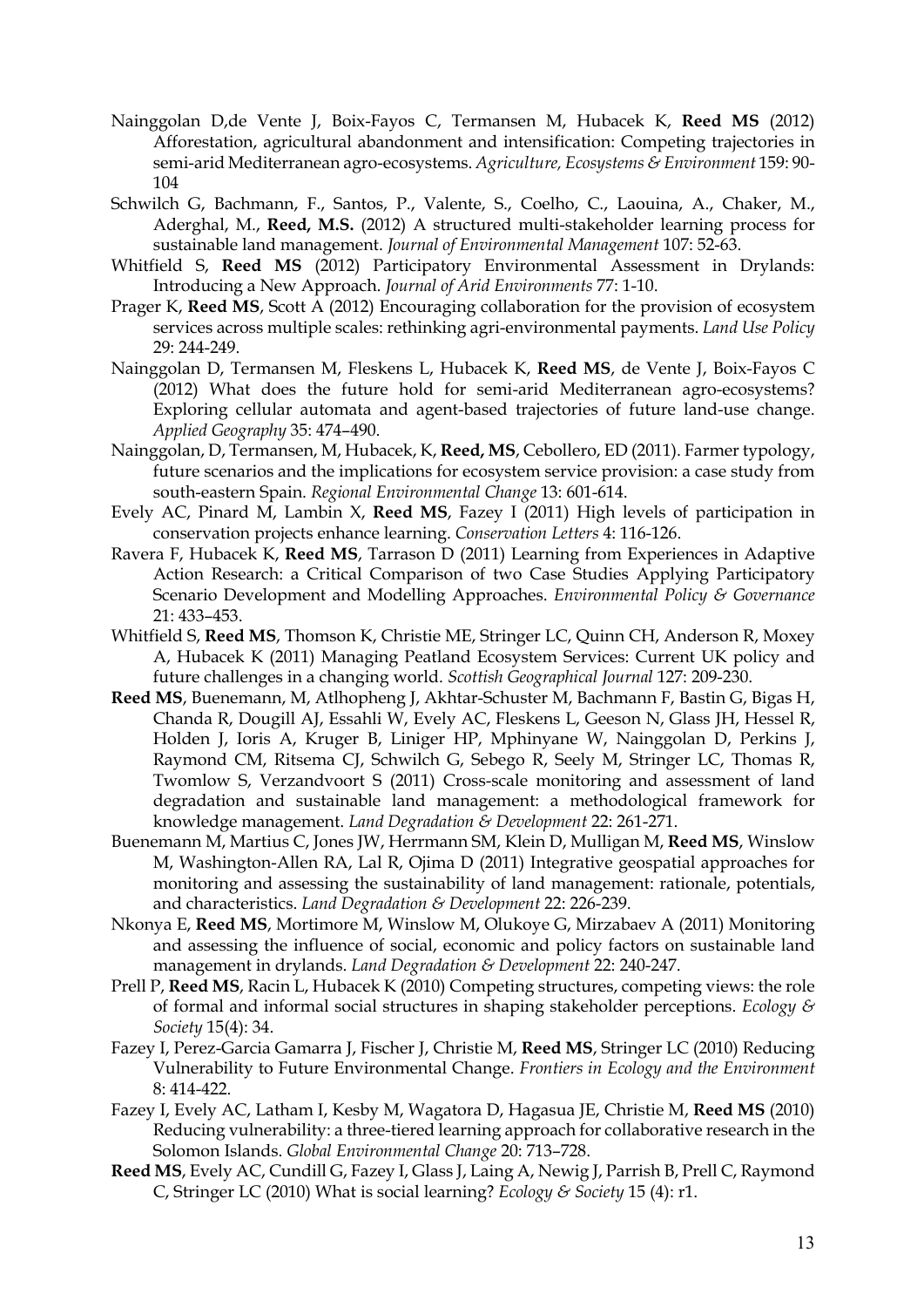- Dougill AJ, Fraser EDG, **Reed MS** (2010) Anticipating vulnerability in food systems to climate variability and change: challenges of using dynamic systems approaches and the case of pastoral systems in Botswana. *Ecology & Society* 15(2): 17.
- Raymond CM, Fazey I, **Reed MS**, Stringer LC, Robinson GM, Evely AC (2010) Integrating local and scientific knowledge for environmental management: From products to processes. *Journal of Environmental Management* 91: 1766-1777.
- Quinn CH, Fraser EDG, Hubacek K, **Reed MS** (2010) Property rights in UK uplands and the implications for policy and management. *Ecological Economics* 69: 1355-1363.
- **Reed MS**, Dougill AJ (2010) Linking Degradation Assessment to Sustainable Land Management: a decision support system for Kalahari pastoralists. *Journal of Arid Environments* 74: 149–155.
- **Reed MS**, Bonn A, Slee W, Beharry-Borg N, Birch J, Brown I, Burt TP, Chapman D, Chapman PJ, Clay G, Cornell SJ, Fraser EDG, Holden J, Hodgson JA, Hubacek K, Irvine B, Jin N, Kirkby MJ, Kunin WE, Moore O, Moseley D, Prell C, Quinn C, Redpath S, Reid C, Stagl S, Stringer LC, Termansen M, Thorp S, Towers W, Worrall F (2009) The future of the uplands. *Land Use Policy* 26S: S204–S216.
- Worrall F, Evans MG, Bonn A, **Reed MS**, Chapman D, Holden J (2009) Can carbon offsetting pay for upland ecological restoration? *Science of the Total Environment* 408: 26-36.
- Stringer LC, **Reed MS**, Dougill AJ, Twyman C (2009) Local adaptations to climate change, drought and desertification: insights to enhance policy in southern Africa. *Environmental Science & Policy* 12: 748-765.
- **Reed MS**, Arblaster K, Bullock C, Burton R, Fraser EDG, Hubacek K, May R, Mitchley J, Morris J, Potter C, Reid C, Swales V, Thorpe S (2009) Using scenarios to explore UK upland futures. *Futures* 41: 619-630.
- Prell C, Hubacek K, **Reed MS** (2009) Social network analysis and stakeholder analysis for natural resource management. *Society & Natural Resources* 22: 501–518.
- Chapman DS, Termansen M, Jin N, Quinn CH, Cornell SJ, Fraser EDG, Hubacek K, Kunin WE, **Reed MS** (2009) Modelling the coupled dynamics of moorland management and vegetation in the UK uplands. *Journal of Applied Ecology* 46: 278–288.
- **Reed MS**, Graves A, Dandy N, Posthumus H, Hubacek K, Morris J, Prell C, Quinn CH, Stringer LC (2009) Who's in and why? Stakeholder analysis as a prerequisite for sustainable natural resource management. *Journal of Environmental Management* 90: 1933– 1949.
- Stringer LC, Scrieciu SS, **Reed MS** (2009) Biodiversity, Land Degradation and Climate Change: Participatory Planning in Romania. *Applied Geography* 29: 77–90.
- Foxton T, **Reed MS**, Stringer LC (2009) Governing long-term socio-ecological change: What can resilience and transitions approaches learn from each other? *Environmental Policy and Governance* 19: 3–20.
- Prell C, Hubacek K, Quinn, C, **Reed MS** (2008) 'Who's in the network?' When stakeholders influence data analysis. *Systemic Practice and Action Research* 21: 443-458.
- **Reed MS** (2008) Stakeholder participation for environmental management: a literature review. *Biological Conservation* 141: 2417–2431.
- **Reed MS**, Dougill AJ & Baker T (2008) Participatory indicator development: what can ecologists and local communities learn from each other? *Ecological Applications* 18: 1253– 1269.
- Worrall F, Burt TB, Adamson J, **Reed MS**, Warburton J, Armstrong A, Evans M (2007) Predicting the future carbon budget of an upland peat catchment. *Climatic Change* 85: 139-158.
- Stringer LC, **Reed MS**, Dougill AJ, Rokitzki M, Seely M (2007) Implementing the UNCCD: Participatory challenges. *Natural Resources Forum* 31: 198-211.
- **Reed MS** (2007) Participatory Technology Development for Agroforestry Extension: An Innovation-Decision Approach. *African Journal of Agricultural Research* 2: 334-341.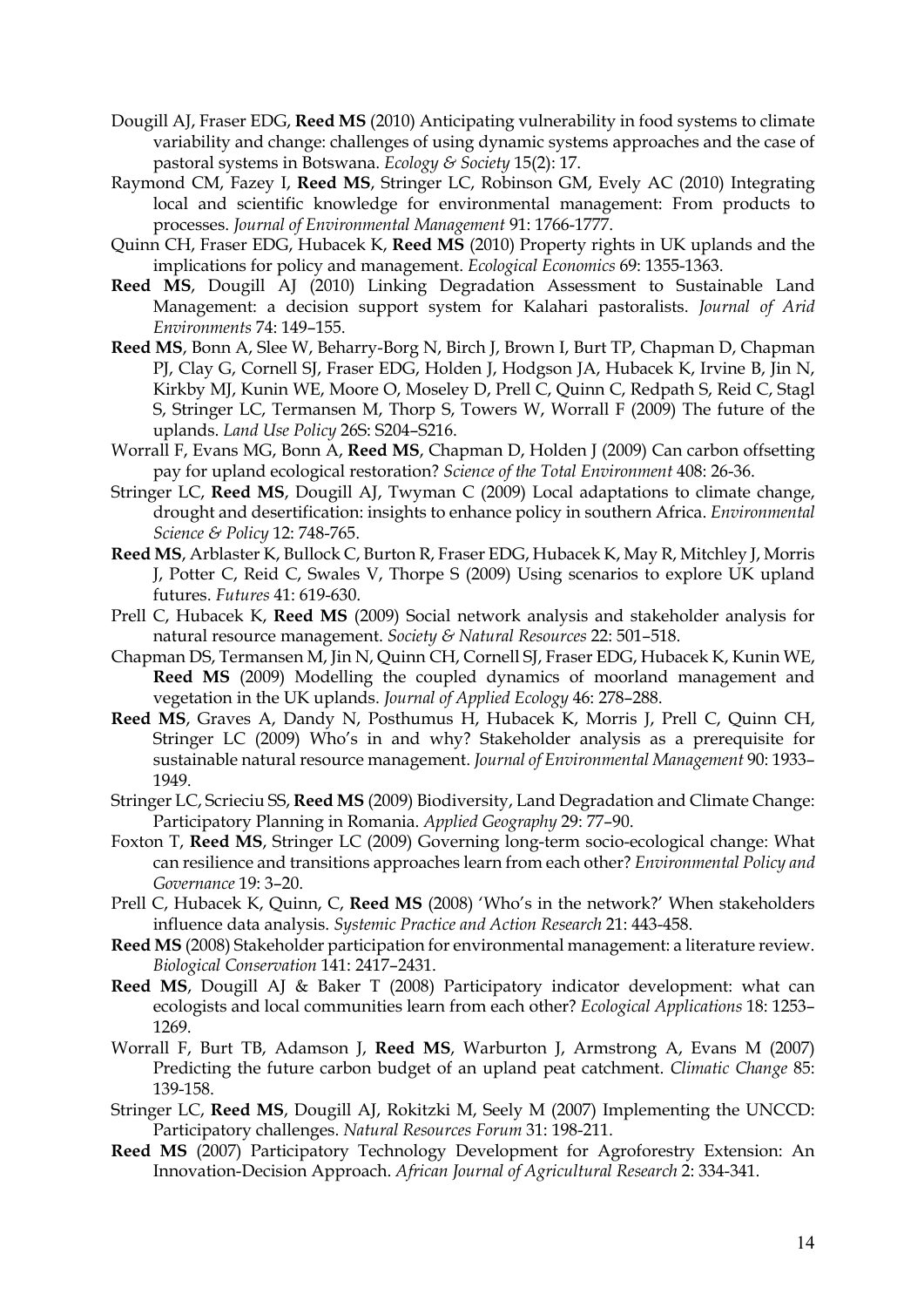- Prell C, Hubacek K, **Reed MS**, Burt, TP, Holden J, Jin N, Quinn C, Sendzimir J, Termansen M (2007) If you have a hammer everything looks like a nail: 'traditional' versus participatory model building. *Interdisciplinary Science Reviews* 32: 1-20.
- **Reed MS**, Dougill AJ & Taylor MJ (2007) Integrating local and scientific knowledge for adaptation to land degradation: Kalahari rangeland management options. *Land Degradation & Development* 18: 249-268.
- Holden, J. Shotbolt, L., Bonn, A., Burt, T.P., Chapman, P.J., Dougill, A.D., Fraser, E.D.G., Hubacek, K., Irvine, B. Kirkby, M.J., **Reed, M.S.**, Prell, C., Stagl, S., Stringer, L.C., Turner, A., Worrall, F. (2007) Environmental change in moorland landscapes. *Earth Science Reviews* 82: 75-100.
- Nakafeero AL, **Reed MS**, Moleele NM (2007) Allelopathic potential of five Agroforestry trees, Botswana. *African Journal of Ecology* 45: 590–593.
- Stringer LC, **Reed MS** (2007) Land degradation assessment in southern Africa: integrating local and scientific knowledge bases. *Land Degradation & Development* 18: 99-116.
- **Reed MS**, Fraser EDG & Dougill AJ (2006) An adaptive learning process for developing and applying sustainability indicators with local communities. *Ecological Economics* 59: 406- 418.
- Fraser EDG, Dougill AJ, Mabee W, **Reed MS**, McAlpine P (2006) Bottom Up and Top Down: Analysis of Participatory Processes for Sustainability Indicator Identification as a Pathway to Community Empowerment and Sustainable Environmental Management. *Journal of Environmental Management* 78: 114–127.
- Dougill AJ, Fraser EDG, Holden J, Hubacek K, Prell C, **Reed MS**, Stagl ST, Stringer LC (2006) Learning from doing participatory rural research: Lessons from the Peak District National Park. *Journal of Agricultural Economics* 57: 259-275.
- Stringer LC, Prell C, **Reed MS**, Hubacek K, Fraser EDG, Dougill AJ (2006) Unpacking 'participation' in the adaptive management of socio-ecological systems: a critical review. *Ecology & Society* 11: 39 [online].
- **Reed MS**, Fraser EDG, Morse S, Dougill AJ (2005) Integrating methods for developing sustainability indicators that can facilitate learning and action. *Ecology & Society* 10 (1): r3 [online].
- Moleele NM, **Reed MS**, Motoma L, Seabe O (2005) Seed weight patterns of Acacia tortilis from seven seed provenances across Botswana. *African Journal of Ecology* 43: 146-149.
- Worrall F, **Reed MS**, Warburton J, Burt T (2003) Carbon budget for a British upland peat catchment. *Science of the Total Environment* 312 (1-3): 133-146.
- **Reed MS**, Dougill AJ (2002) Participatory selection process for indicators of rangeland condition in the Kalahari. *The Geographical Journal* 168: 224-234.
- **Reed MS**, Clokie MRJ (2000) Effects of Grazing and Cultivation on Forest Plant Communities in Mount Elgon National Park, Uganda. *African Journal of Ecology* 38: 154-162.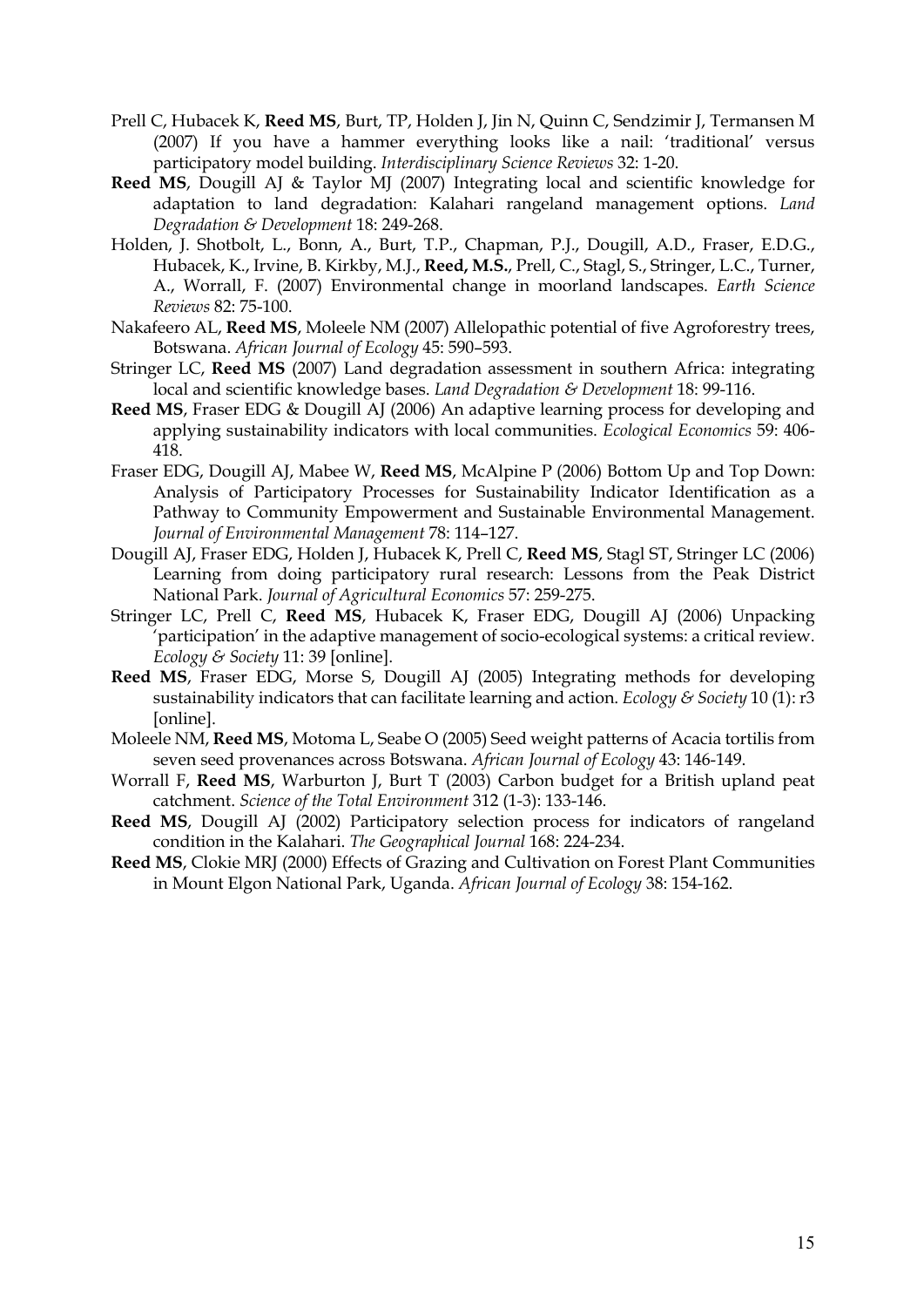# **International peer-reviewed journal publications under review and in preparation**

Rust NA, Lunderb OE, Iversen S, Vella S, Oughton E, Breland TA, **Reed MS** (under review) Perceived causes and solutions to soil degradation. *Land Use Policy*

Rust NA, Jarvis RM, **Reed MS**, Cooper J (under review) The agenda setting role of the farming press in influencing adoption of sustainable agricultural practices. *Agriculture and Human Values*

Rust NA, Stankovics P, Jarvis RM, de Vries J, Ingram J, Mills J, Glikman JA, Parkinson J, Toth Z, **Reed MS** (under review) Have farmers had enough of experts? *Journal of Environmental Management*

König H, Ceausu S, **Reed MS**, H. Kendall, K. Hemminger, H. Reinke, E. Ostermann-Miyashita, E. Wenz, L. Eufemia, T. Hermanns, M. Klose, M. Spyra, T. Kuemmerle, A.T. Ford (under review) Integrated framework for stakeholder participation to identify and address human-wildlife conflicts. *Conservation Science & Practice*

Martino S, Kenter J, Albers N, **Reed MS**, Whittingham MJ, Young D, Pearce-Higgins J (in prep.) Trade-offs between natural attributes and outdoor facilities in peatlands recreational activities under different management scenarios Stewart GB, Young DM, Reed MS (in prep.) Improving evidence-based policy and practice in conservation biology requires us to think harder about what we measure, report and share

**Reed MS**, Curtis T, Gosal A, Kendall H, Ziv G, Rodgers C, Prior S, Hay M, Martin-Ortega J, Olesen AS (in prep.) Integrating ecosystem markets to deliver landscape-scale public benefits from nature

Kendall H, **Reed MS** et al. (in prep.) Interest, influence and impact: 3i's stakeholder analysis

Kendall H, Hansda R, **Reed MS** (in prep.) UK Dairy Farmer perceptions of and motivations for engagement with Landscape Enterprise Networks: a Delphi study

Jarvis RM, **Reed MS**, Cvitanovic C, Moon K, Addison PFE (in prep.) Key principles for robust and equitable research impact

Hansda R, **Reed MS**, Martin J, Kenter JO, Saxby H, Garrod G, Proctor A, Collins O, Guy JA (in prep.) Identifying with change: how identity, values and framing effects influence policy implementation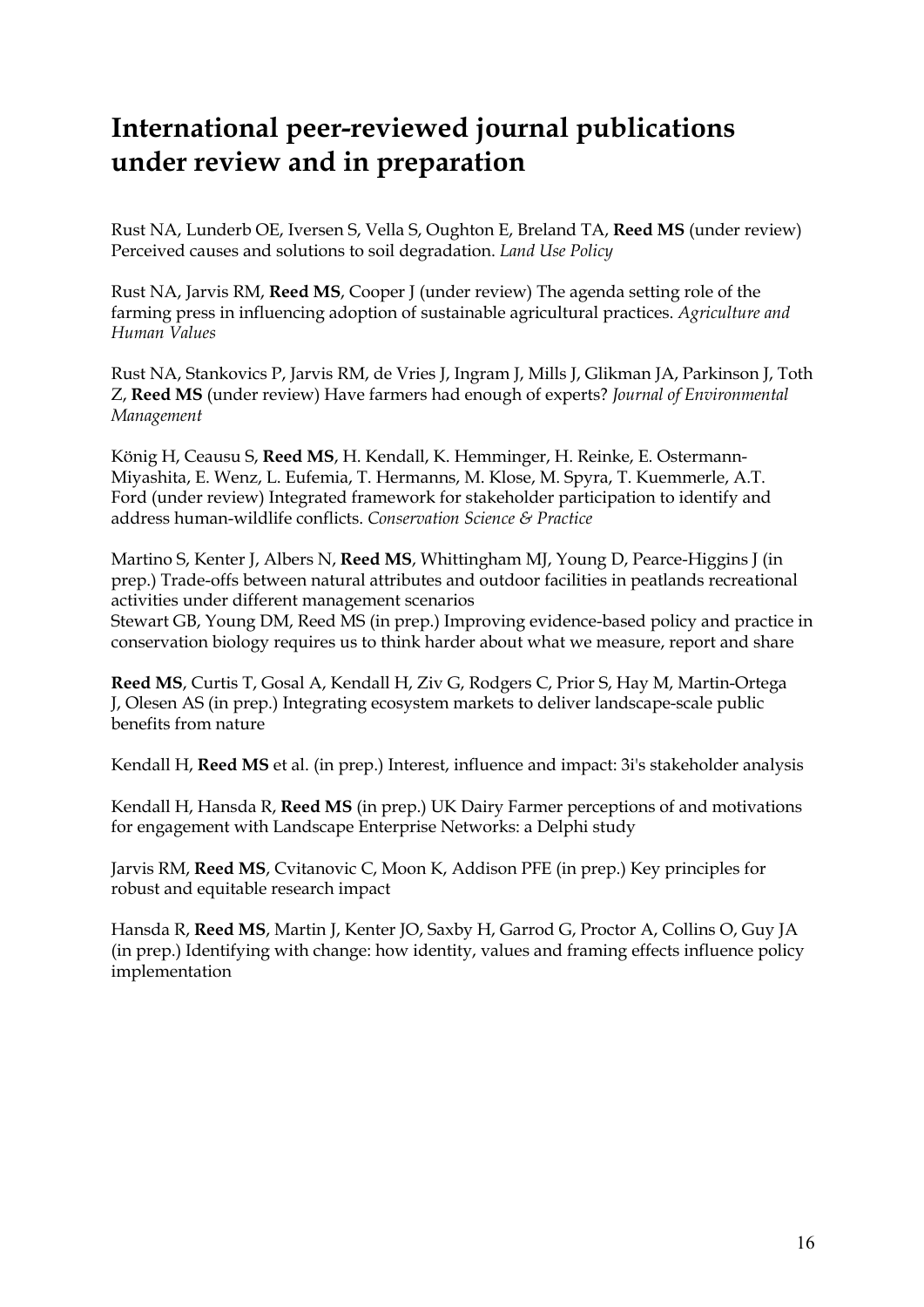### **Published reports and book chapters**

- **Reed MS**, Kenter JO, Hansda R, Martin J, Curtis T, Saxby H, Mills L, Post J, Garrod G, Proctor A, Collins O, Guy JA, Stewart G, Whittingham M (2020) *Social barriers and opportunities to the implementation of the England Peat Strategy*. Final Report to Natural England and Defra, Newcastle University
- **Reed MS**, Meagher L (2019) Using evidence in environment and sustainability issues. In: Boaz A, Davies H, Fraser A, Nutley S (eds.) *What Works Now? Evidence-based policy and practice revisited*. The Policy Press, Bristol.
- Shah H, McDonald I, **Reed MS**, Buckmaster S (2019) Bringing Research to the Fore. Lessons from development a greater research culture in a STEM department within a teachingfocussed University. *Edulearn19 Conference Proceedings*. Available online at: http://lib.uib.kz/edulearn19/files/papers/2474.pdf
- Vella S, **Reed MS** (2016) Friend? Foe? Or Equal? Exploring the student-supervisor relationship. In: Cronshaw S, McMaster C, Murphy C, McMaster CN (eds.) Postgraduate Study in the UK – Surviving and Succeeding. Libri Publishing.
- Fish R, Saratsi E, **Reed MS**, Keune H (2016) Stakeholder participation in ecosystem service decision making. In Haines-Young R, Potschin M, Fish R, Turner K. *Handbook on Ecosystem Services*, Earthscan.
- Holden, J., Bonn, A., **Reed, M.S**., Buckmaster, S., Walker, J., Evans, M.G. & Worrall, F. (2016) Peatland conservation at the science-practice interface. In *Peatland Restoration and Ecosystem Services: Science, Policy and Practice* (eds A. Bonn, T. Allott, M.G. Evans, H. Joosten & R. Stoneman). Cambridge University Press, Cambridge.
- Stoneman, R., Bain, C., Locky, D., Mawdsley, N., McLaughlan, M., Kumaran-Prentice, S., **Reed, M.S.,** Swales, V. (2016). Policy drivers for peatland conservation. In *Peatland Restoration and Ecosystem Services: Science, Policy and Practice* (eds A. Bonn, T. Allott, M.G. Evans, H. Joosten & R. Stoneman). Cambridge University Press, Cambridge.
- Carter, C., **Reed, M.S.** (2016) Parks and climate change: Challenges to the protected area landscape and emerging policy and management responses' in Hammer, T., Mose, I., Siegrist, D. and Weixlbaumer, N. (Eds.) Parks of the Future! Protected areas in Europe challenging regional and global change. (Munich: Oekom), pp. 37-46.
- **Reed MS**, Stringer LC (2015) *Impulse Report – Climate change and desertification: Anticipating, assessing & adapting to future change in drylands*. Prepared with the contribution of an international panel of experts. Presented at the UNCCD 3rd Scientific Conference. United Nations Convention to Combat Desertification, Agropolis International, Montpellier, France. ISBN: 978-2-35682-379-3
- Musekamp C, Quillérou E, Favretto N, Falk T, Salha A, Schmidt L, **Reed MS**, Buckmaster S (2015) *Practitioner's Guide: pathways and options for action and stakeholder engagement*. United Nations Economics of Land Degradation initiative
- Kenter, J.O., **Reed, M.S.** (2015) Taking account of the shared values of ecosystem services. *Bulletin of the British Ecological Society* 46: 37-39.
- Attlee, A., **Reed, M.S.**, Adams, D., Lambert, E. (2015) Sustainability 2.0: New strategies for achieving behaviour change in a more connected world. In: Kopnina, H. and Shoreman-Ouimet, E. (eds.) *Sustainability: Key Issues.* Earthscan/Routledge, pp. 183-198.
- **Reed M.S.**, Sidoli del Ceno, J. (2015) Alternative approaches to managing conservation conflicts: from top-down to bottom-up. In J Young and S Redpath (Eds.) *Conflicts in conservation: strategies for coping with a changing world*, Cambridge University Press.
- Albon, S., Turner, K., Watson, R., Anger, A., Baker, J., Bateman, I., Bentley, S., Blyth, N., Bowles-Newark, N., Brown, C., Brown, I., Byrne, J., Church, A., Coates, P., Cowap, C., Dickie, I., Elliott, M., Everard, M., Gosling, L., Grayson, N., Haines-Young, R., Harrison, P., Kelly, M., Kenter, J., Martin, K., Maxwell, S., McCarthy, D., Mee, L., Monk, K., Mortimer, D., Osborn, D., Owen, R., Ranger S., **Reed, M.S.**, Russel, D., Scott, A., Thompson, D., Tierney, M., Waters, R., Wharfe, J., Whitbread, T., Williams, D., Wilson,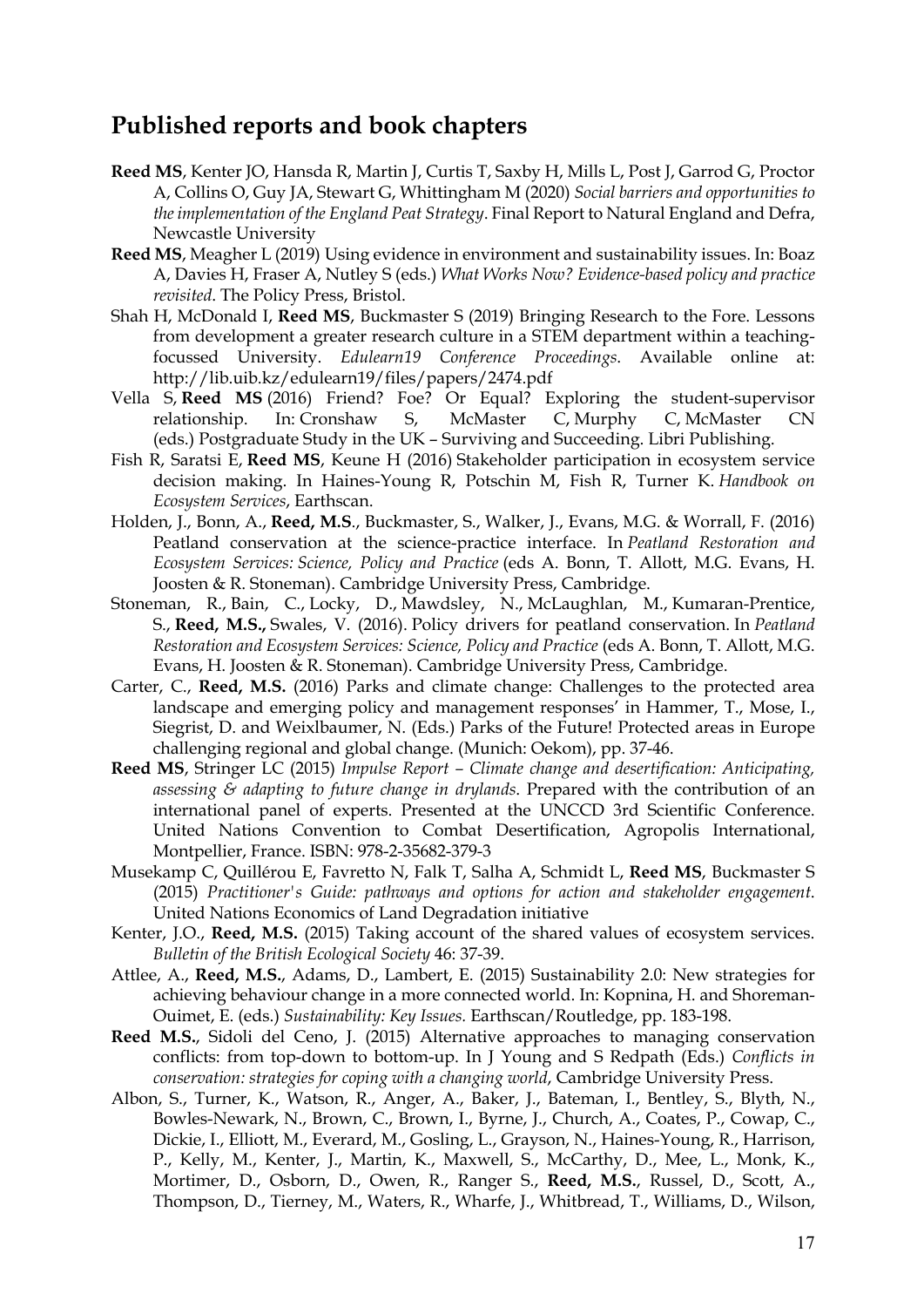B., Wilson, L. (2014). *UK National Ecosystem Assessment follow on: Synthesis of the Key Findings*. UNEP-WCMC, LWEC, UK.

- Kenter, J.O., **Reed, M.S.**, Irvine, K.N., O'Brien, E., Brady, E., Bryce, R., Christie, M., Church, A., Cooper, N., Davies, A., Hockley, N., Fazey, I., Jobstvogt, N., Molloy, C., Orchard-Webb, J., Ravenscroft, N., Ryan, M., Watson, V. (2014) *UK National Ecosystem Assessment followon phase, technical report: Shared, Plural and Cultural Values of Ecosystems*. UNEP-WCMC, Cambridge.
- Cris R, Buckmaster S, Bain C, **Reed MS** (Eds.) (2014) *Global Peatland Restoration: demonstrating success*. IUCN UK National Committee Peatland Programme, Edinburgh. ISBN 978-0- 9570572-3-4
- de Vente, J., **Reed, M.S.**, Stringer, L.C., Valente, S., Newig, J. (2014) How does the context and design of participatory decision-making processes affect their outcomes? Evidence from sustainable land management in global drylands. *Geophysical Research Abstracts* 16, EGU2014-14537.
- **Reed M.S**, Bonn A, Evans C, Joosten H, Bain C, Farmer J, Emmer I, Couwenberg J, Moxey A, Artz R, Tanneberger F, von Unger M, Smyth M, Birnie R, Inman I, Smith S, Quick T, Cowap C, Prior S, Lindsay R (2013) *Peatland Code Research Project Final Report*, Defra, London.
- **Reed, M.S**, Rowcroft P, Cade S, Savege S, Scott A, Black J, Brace A, Evely AC, White C (2013) *Visitor Giving Payment for Ecosystem Service Pilot Final Report*, Defra, London.
- **Reed MS**, Cowap C, Hirst V, Smith SM (2012) *Case study: developing a place-based Payment for Ecosystem Service scheme for South West peatlands*, ESKTN/NERC.
- Quick T, **Reed MS**, Smyth M, Birnie D, Bain C, Rowcroft P (2013) *Developing place-based approaches for Payments for Ecosystem Services*, Defra Final Report
- Smith, S., Rowcroft, P., Everard, M., Couldrick, L., **Reed, M.S.**, Rogers, H., Quick, T., Eves, C. White, C. (2013). *Payments for Ecosystem Services: A Best Practice Guide*. Defra, London.
- Kenter, J.O., Bryce, R., Davies, A., Jobstvogt, N., Watson, V., Ranger, S., Solandt, J.L., Duncan, C., Christie, M., Crump, H., Irvine, K.N., Pinard, M., Reed, M.S. (2013). *The value of potential marine protected areas in the UK to divers and sea anglers.* UK National Ecosystem Assessment interim report. UNEP-WCMC, Cambridge, UK.
- Artz, R.R.E., Donnelly, D., Cuthbert, A., Evans, C., Smart, S., Reed, M.S., Kenter, J. and Clark, J. (2012). *Restoration of lowland raised bogs in Scotland: Emissions savings and the implications of a changing climate on lowland raised bog condition.* Report to the IUCN Peatland Committee & the Scottish Wildlife Trust.
- Rowcroft P, Smith S, Clarke L, Thomson K, **Reed MS** (2011) *Barriers and Opportunities to the Use of Payments for Ecosystem Services*. DEFRA commissioned report
- **Reed MS**, Winslow M, Sommer S, Bigas H, Martius C, Vogt J, Akhtar-Schuster M, Thomas R (2011) Knowledge management for monitoring and assessment of desertification, land degradation, drought and sustainable land management. In: *Understanding Desertification and Land Degradation Trends, Proceedings of the UNCCD First Scientific Conference, 22–24 September 2009, during the UNCCD Ninth Conference of Parties, Buenos Aires, Argentina*. Luxembourg: Publications Office of the European Union pp. 49-51.
- **Reed MS**, Hubacek K (2011) Uplands in the Balance. *RICS Land* June-July, pp. 16-19
- Bain, C., Bonn, A., Stoneman, R., Bruneau, P., Chapman, S., Coupar, A., Evans, M., Geary, B., Howat, M., Joosten, H., Keenleyside, C., Lindsay, R., Labadz, J., Littlewood, N., Lunt, P., Miller, C., Moxey, A., Orr, H., **Reed, M.S.**, Shepherd, M., Smith, P., Swales, V., Thompson, D.B.A., Van de Noort, R., Wilson, J.D. , Worrall, F. (2011) *Commission of Inquiry on UK Peatlands*. IUCN UK Peatland Programme, Edinburgh.
- van der Wal, R., A. Bonn, D. Monteith, **Reed**, **M.S.,** K. Blackstock, N. Hanley, D. Thompson, M. Evans, I. Alonso, with T. Allot, H. Armitage, N. Beharry-Borg, J. Glass, J. McMorrow, L. Ross, R. Pakeman, S. Perry, D. Tinch. (2011) Mountains, Moorlands and Heathlands. In *UK National Ecosystem Assessment*, UNEP, WCMC and DEFRA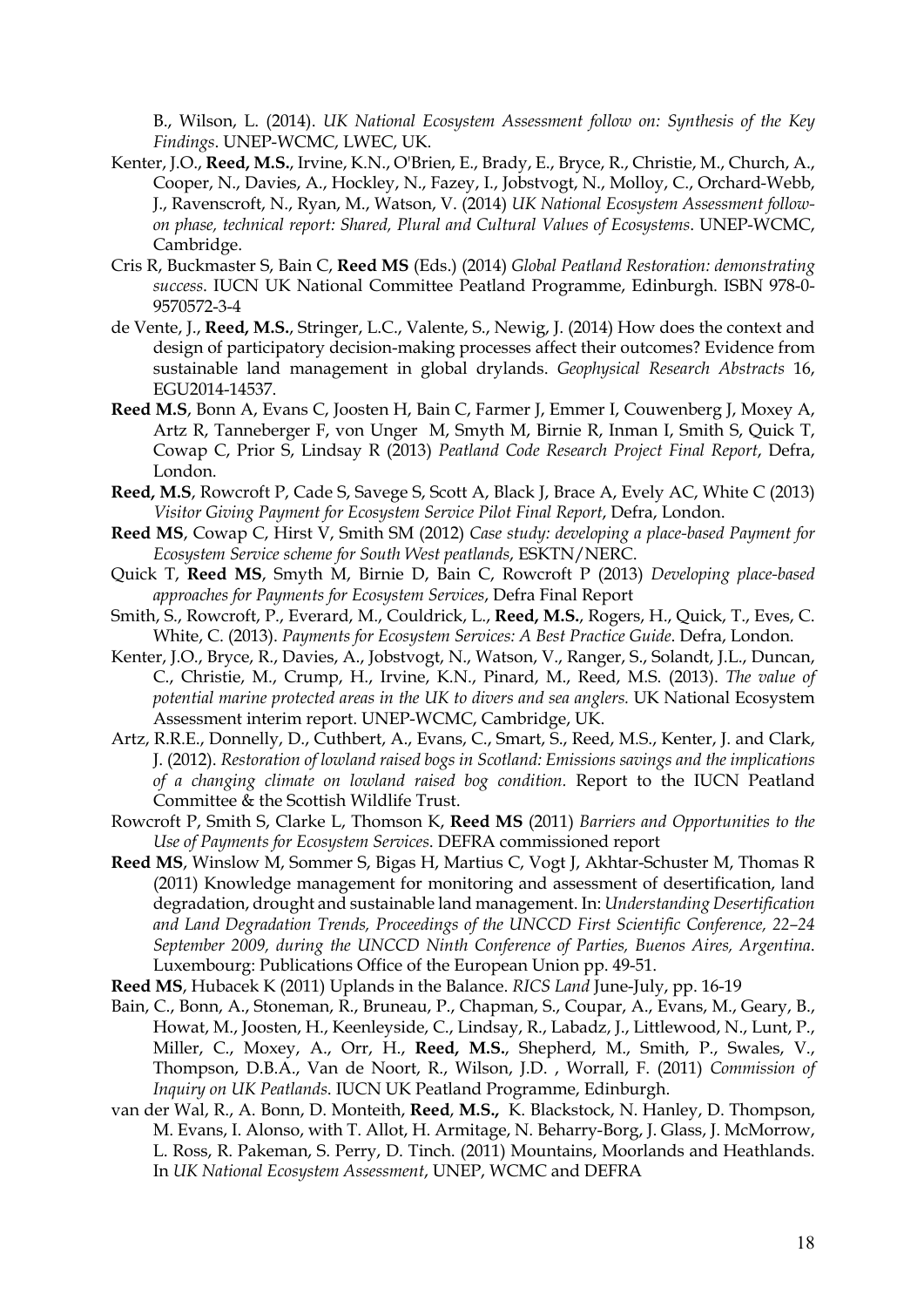- Worrall, F., Clay, G.D., Marrs, R., **Reed, M.S.** (2011) *Impacts of Burning Management on Peatlands*, IUCN Technical Review 5, IUCN UK Peatland Programme, Edinburgh
- **Reed MS**, Buckmaster S, Moxey AP, Keenleyside C, Fazey I, Scott I, Thomson K, Thorp S, Anderson R, Bateman I, Bryce R, Christie M, Glass J, Hubacek K, Quinn C, Maffey G, Midgely A, Robinson G, Stringer LC, Lowe P, Slee R (2011) *Policy Options for Sustainable Management of UK Peatlands*, IUCN Technical Review 12, IUCN UK Peatland Programme, Edinburgh
- Crona B, Ernstson H, Prell C, **Reed MS**, Hubacek K (2011) Combining social network approaches with social theories to improve understanding of natural resource governance. In Prell C, Bodin O (eds.) *Social networks and natural resource management*, Cambridge University Press.
- Prell C, **Reed MS**, Hubacek K (2011) Social network analysis for stakeholder selection and the links to social learning and adaptive co-management. In Prell C, Bodin O (eds.) *Social networks and natural resource management*, Cambridge University Press.
- Holden, J; **Reed, MS**; Hubacek, K; Worrall, F; Beharry-Borg, N; Burt, T; Chapman, P; Dougill, A; Fraser, E; Irvine, B; Jin, N; Kirkby, M; Prell, C; Quinn, C; Termansen, M; Buckmaster, S (2010) Sustainable uplands for sustainable lowlands. In: Atherden, M; Bloomer, A; Wallace, V (Ed) *Yorkshire's green and healthy land? Connecting urban and rural greenspace*, PLACE, pp.22-30.
- Hubacek K, **Reed MS** (2010) Lessons learned from participatory planning and management in the Peak District National Park, England. In: Allen, C and Stankey G (eds.). *Adaptive Environmental Management: A practical guide*. Springer.
- Hubacek, Klaus, Nesha Beharry, Aletta Bonn, Tim Burt, Joseph Holden, Federica Ravera, **Reed MS**, Lindsay Stringer, David Tarrasón (2010) Ecosystem services in dynamic and contested landscapes: the case of UK uplands. In: Winter, Michael and Matt Lobley (eds). *Land Use and Management: The New Debate,* Earthscan. London.
- **Reed MS** (2009) Knowledge management for monitoring and assessment of desertification, land degradation, drought and sustainable land management. *Proceedings of the UNCCD First Scientific Conference*, Buenos Aires, 22–24 September 2009.
- Akhtar-Schuster M, Chasek P, **Reed MS**, Requier-Desjardins M, Sperlich S, Stringer LC, Thomas, R (2009) *Monitoring and Assessment of Desertification and Land Degradation: Knowledge Management, Institutions and Economics.* White Paper of the DSD Working Group 3, United Nations University Desertification Series No. 9. Edited by: Mariam Akhtar-Schuster, Harriet Bigas and Richard Thomas. United Nations University, DSD and DesertNet International.
- **Reed MS** (2009) Best practice stakeholder participation for conservation. *Current Conservation*
- Slee B, Bergmann H, Brown I, Huband S, McCracken D, Reed MS, Renwick A, Sutherland L-A, Thomson S (2009) *Realising the contribution of rural land use to Sustainable Economic Growth*, A report to the Scottish Government.
- Arblaster K, **Reed MS**, Fraser EDG, Hubacek K, Potter C (2009) Using scenarios to explore upland futures. In: Bonn A, K Hubacek, J Stewart & T Allott (eds) *Drivers of Change in Uplands*, Routledge
- **Reed MS** (2009) Participatory Technology Development for Agroforestry Extension: An Innovation-Decision Approach. In: Ghosh S (ed.) *Participatory Rural Development*, Academic Journals
- **Reed MS** (2009) Participatory Technology Development for Agroforestry Extension: An Innovation-Decision Approach. In: Pokiya T (ed.) *Agroforestry for Improved Livelihood and Food Security*, Icfai University Press, Ahmedabad, India
- **Reed MS**, Dougill AJ (2008) Participatory land degradation assessment. In: T Schaaf & C Lee (eds.) *The Future of Drylands*, UNESCO, Springer, Dordrecht pp. 719-729
- **Reed MS**, Bartels G, Croal P, Dougill AJ, Esler KJ, Kellner K, Milton SJ, Taylor MJ, Waters-Bayer A, Zimmerman I & Bayer W (2008) *Veld Health Check: a manual for Southwest Kgalagadi farmers.* UNDP/UNEP and University of Leeds, University of Leeds Press.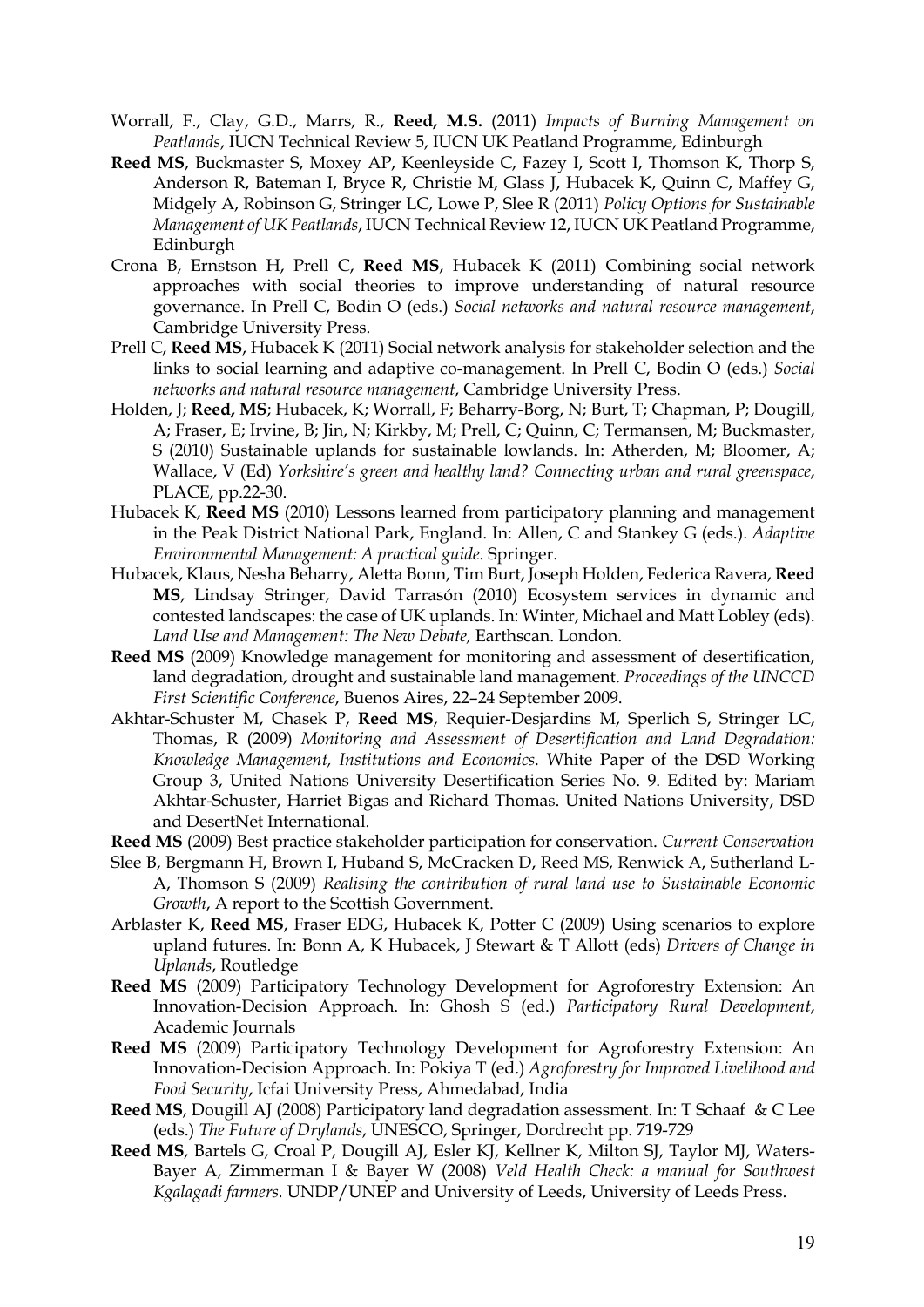- **Reed MS**, Bartels G, Croal P, Dougill AJ, Esler KJ, Kellner K, Milton SJ, Taylor MJ, Waters-Bayer A, Zimmerman I & Bayer W (2008) *Veld Health Check: a manual for Southeast Kgalagadi farmers*. UNDP/UNEP and University of Leeds, University of Leeds Press.
- **Reed MS**, Bartels G, Croal P, Dougill AJ, Esler KJ, Kellner K, Milton SJ, Taylor MJ, Waters-Bayer A, Zimmerman I & Bayer W (2008) *Veld Health Check: a manual for Boteti farmers*. UNDP/UNEP and University of Leeds, University of Leeds Press.
- Parish F, Silvius M, **Reed MS**, Stringer LC, Joosten H, Suryadiputra N, Lin CK (2007) Management of peatlands for biodiversity and climate change. In: Parish F, Sirin A, Charman D, Joosten H, Minaeva T and Silvius M (eds.) *Assessment on peatlands, biodiversity and climate change*. Global Environment Centre, Kuala Lumpur and Wetlands International, Wageningen.
- Liddon A, **Reed MS**, Hubacek K (2007) Uplands under pressure, *RICS Land Journal*, Nov/Dec: 19
- Dougill AJ, **Reed MS** (2006) Framework for community-based rangeland sustainability assessment in the Kalahari, Botswana. In: Hill J, Woodland W, Hill A (eds.) *Sustainable Development: National Aspirations, Local Implementation*. Ashgate Publishing, pp. 31-49
- Dougill AJ, **Reed MS** (2005) Integrating Community and Scientific Sustainability Indicators to Facilitate Participatory Desertification Monitoring and Sustainable Rangeland Management in Botswana. In: Holland, J. & Campbell, J. (eds.) *Methods, Knowledge and Power: Combining qualitative and quantitative development research*, ITDG Publications.
- **Reed MS** (2005) *Participatory Rangeland Monitoring and Management in the Kalahari, Botswana.* PhD Thesis, School of Earth & Environment, University of Leeds.
- **Reed MS** (2004) *Participatory Rangeland Monitoring and Management*. Indigenous Vegetation Project Publication 003/005, United Nations Development Programme, Gaborone: Government Press
- **Reed MS** (2003) Call of the Kalahari: Finding a future for a fragile landscape, *Explorers Journal*  Fall 2003: 30-33
- **Reed MS**, Dougill AJ (2003) *Participatory Indicator Development: Workshop Manual.* Indigenous Vegetation Project Publication 003/015, United Nations Development Programme, Gaborone: Government Press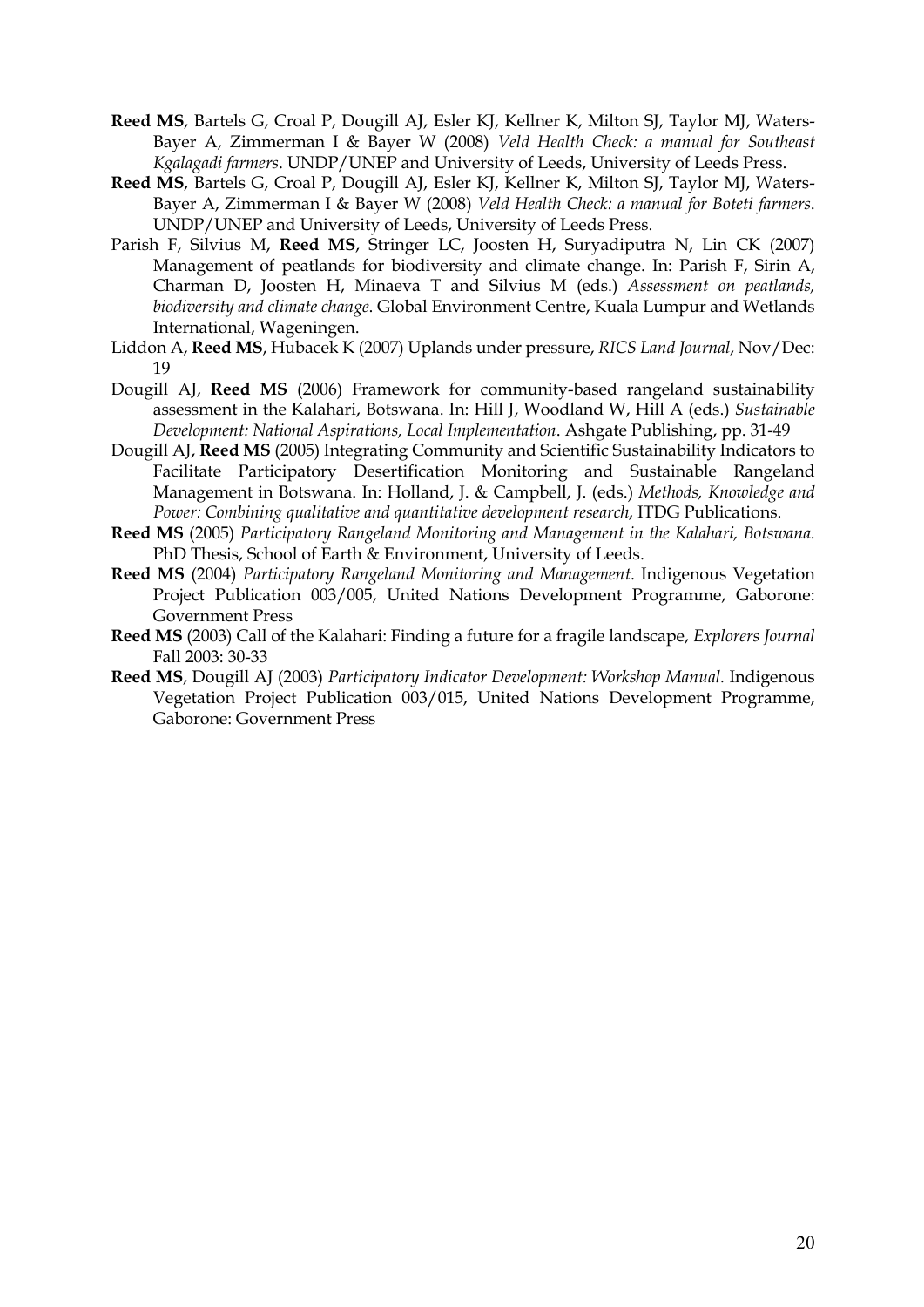### **Invited presentations (up to 2015)**

- Reed MS, Stringer LC (2015) Land degradation, desertification and climate change: findings from UNCCD Impulse Report, presented at second meeting of the UNCCD Science-Policy Interface (equivalent to the UNFCCC's IPCC) in the the Fourth special session of the UNCCD Committee on Science and Technology, Cancun, Mexico (7-8 March)
- Reed MS, Kenter J (2015) Motivational drivers & governance for biodiversity initiatives: importance of group-based valuation in the provision of cultural services. EU framework 7 funded International Conference on Motivations and arguments to act for biodiversity: Alternative ways to inspire innovative policy making, Les Ateliers des Tanneurs, Brussels (10–11 June)
- Reed MS, Kenter J (2014) Cultural ecosystem services and shared values: insights from the NEAFO. Defra-ESRC Nexus Network Workshop: Joining-up across natural resource and social sustainability issues, London (27 June)
- Reed MS (2014). How does the context and design of participatory decision-making processes affect their outcomes? Evidence from sustainable land management in global drylands. Ford Foundation funded international workshop: Participative approaches in the combat against desertification in China. Learning from international examples and insights, University of Groningen, the Netherlands (14-16 July)
- Reed MS (2014) Five ways your research can make a bigger impact. PSC-Mercator Think Tank event at Zurich-Basel Plant Science Centre, ETH Zurich.
- Reed MS (2014) The Peatland Code. International Union for the Conservation of Nature UK Peatland Programme conference, Peatland Action: learning from success, Inverness (20- 22 October)
- Reed MS, Carter C (2014) Parks and climate change: all change. International workshop at Hanse Institute for Advanced Study in Delmenhorst, Germany (26-27 February)
- Reed MS (2013) Stakeholder participation: what works? Natural Connections conference, SOAS University of London (6 March)
- Reed MS (2013) Payments for Ecosystem Services: options for financing adapting natural environments to climate change. Climate Change and Nature Conservation in Europe an ecological, policy and economic perspective, organized by the German Federal Agency for Nature Conservation (BfN) in co-operation with the European Network of Heads of Nature Conservation Agencies (ENCA), Bonn, Germany (25 - 27 June)
- Reed MS (2012) Sustainable Uplands: our pathway to impact. National Centre for Public Participation and Engagement Engage conference, Bristol (6 December)
- Reed MS, Bonn A, Evans C, Glenk K (2012) Assessing and valuing peatland ecosystem services for sustainable management, ENVECON2012, London, March 2012
- Reed MS, Bonn A, Evans C, Glenk K (2012) Payments for Ecosystem Services in Peatlands. IUCN/British Ecological Society Investing in Peatlands conference, Bangor, May 2012
- Reed MS (2012) Sustainable Uplands: our pathway to impact. ARMA annual conference (RCUK session), Southampton, June 2012
- Reed MS (2012) Sustainable uplands: our pathway to impact. 1<sup>st</sup> LWEC Assembly, Birmingham, November 2012
- Reed MS, Evely AC (2012) Visitor payback and Payments for Ecosystem Services in UK uplands. Workshop organised by Campaign for National Parks, Sheffield, April 2012
- Reed MS (2012) Upland Payments for Ecosystem Services, stakeholder workshop organised by DEFRA as part of the development of their PES Best Practice Guide, London, April 2012
- Reed MS, Bonn A, Evans C, Glenk K (2012) Multiple Benefit Payments for Ecosystem Services from UK Uplands. Valuing Nature Network workshop for water industry, Leeds, May 2012
- Reed MS (2012) Sustainable Uplands: our pathway to impact, RCUK internal seminar, Swindon, May 2012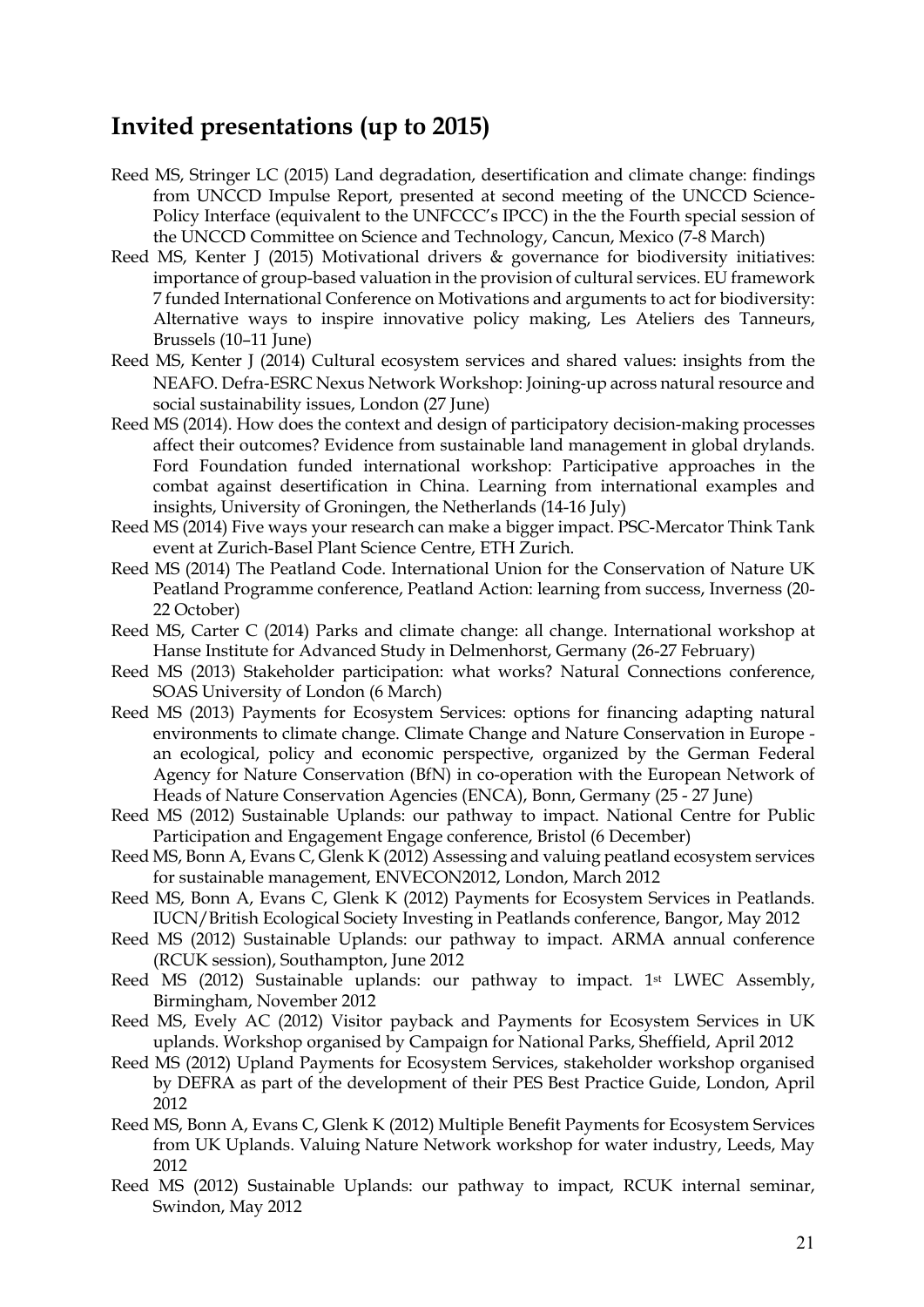- Reed MS, Kenter J (2012) Shared, cultural and plural values. Launch of National Ecosystem Assessment Follow-on Phase, London, July 2012
- Reed MS (2012) Peatlands without frontiers: a toolkit for collaborating across landscapes. Workshop hosted by Cairngorms National Park Authority for land owners and managers, Cairngorms National Park, September 2012
- Reed MS (2012) The UK ecosystems research landscape. National Ecosystem Assessment workshop for stakeholders, hosted by NERC's Biodiversity, Ecosystem Services & Sustainability programme, York, September 2012
- Reed MS (2012) Working successfully across disciplines: experience from the Sustainable Uplands project. Presentation at launch of ESRC funded Landbridge network, Newcastle, September 2012
- Reed MS (2011) Payments for Peatland Ecosystem Services, IUCN "Investing in Peatlands" conference, Stirling University, 22-24 June
- Reed MS (2011) Delivering sustainable wetland management through effective participation, Wetland Futures Conference 2011, Lancaster, 29 June
- Reed MS (2011) Payments for Ecosystem Services in Upland National Parks. UK ANPA annual members' workshop 2011, "The value of National Parks", Royal York Hotel, York, 24-25 May
- Reed MS (2011) Participatory Development: the case of land degradation in southern Africa. Development Studies Association Annual Conference, Aberdeen, October 2011
- Reed MS, de Vente J, Newig J, Stringer LC (2011) Do bottom-up approaches to conservation reduce conflict and lead to stronger environmental outcomes? ACES2011 Conservation Conflicts Conference, Aberdeen, August 2011
- Reed MS, de Vente J, Newig J, Stringer LC (2011) Enabling citizen choices about land use and the natural environment, Rural Law Conference 2011, Aberdeen, September 2011
- Reed MS (2011) Enabling citizen choices about land use and the natural environment: experience from the Sustainable Uplands and Involved projects, Scottish Parliament, Edinburgh, March 2011
- Reed MS (2011) Potential for Payments for Upland Ecosystem Services, DEFRA workshop on "Barriers and Opportunities to the Use of Payments for Ecosystem Services", Zoological Society of London, 8th April
- Reed MS (2011) Social media for research impact, ESRC Interface Seminar, University of Aberdeen, 25 June
- Reed MS (2011) Knowledge Exchange for Sustainability: 7 Principles, presentation to Living With Environmental Change partnership, Royal Institution, November 2011
- Reed MS (2011) Designing more effective participatory decision-making processes, DEFRA, London, August 2011
- Reed MS (2011) Involving stakeholders more effectively upland National Parks, Northern Rural Network Workshop, Newcastle, September 2011
- Reed MS (2010) Sustainable Uplands: learning to manage future change. RICS ROOTS conference, April
- Reed MS (2010) Preparing for the future: anticipating and adapting to future change. Michael Young Prize presentation, ESRC Festival of Methods, Oxford, June
- Reed MS (2010) Policy options for sustainable peatland management, IUCN Commission of Inquiry on Peatlands Conference, Durham, October
- Reed MS (2010) Interdisciplinary practice. Joint conference between RELU programme and EPSRC's SUE programme, London, October
- Reed MS (2010) Building sustainable places through interdisciplinary practice. Building Interdisciplinary Agendas Series, University of Newcastle
- Reed MS (2009) Sustainable Uplands: Learning to manage future change. Northern Rural Network and RELU, Rural Land Use in the North: Future Challenges, March 12th, Park Inn Hotel, York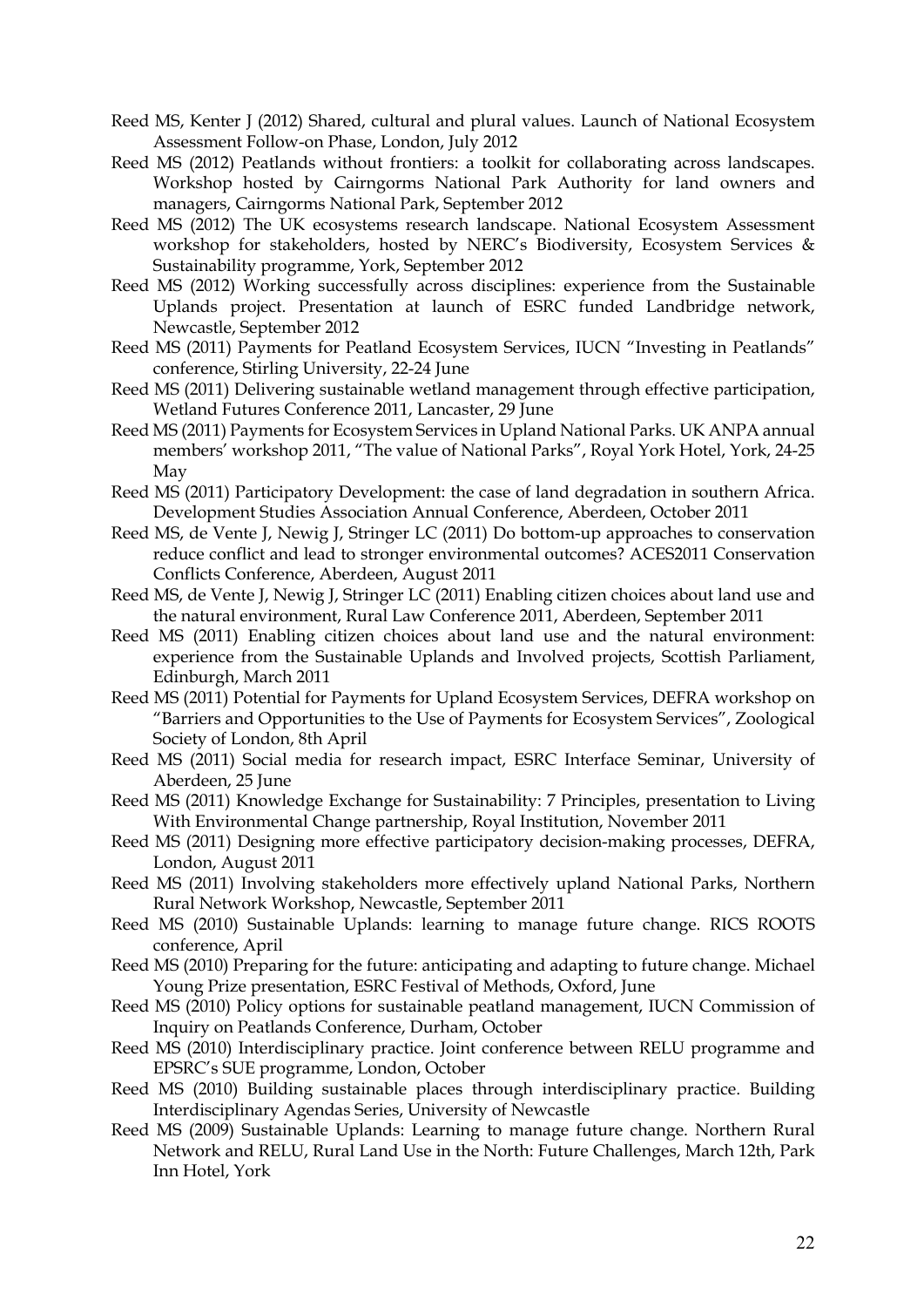- Hubacek K, Reed MS (2009) Participatory approaches for developing upland communities, Commission for Rural Communities Uplands Enquiry Seminar, Penrith, May
- Termansen, M., Kirkby, M.J., Bonn, A., Burt, T.P., Chapman, D., Chapman, P.J., Cornell, S., Dougill, A.J., Fraser, E., Jin, N., Holden, J., Hubacek, K., Irvine, B., Kunin, W., Quinn, C., Prell, C., Reed, M., Worrall, F., Beharry, N. (2009) Sustainable Uplands: Learning to manage future change. Moors for the Future Annual Conference, Castleton
- Reed MS, Kirkby MJ, Quinn CH (2009) Sustainable Uplands: Learning to manage future change. Rural Economy and Land Use (RELU) Programme Annual Conference, London, June
- Loder J, Reed MS (2009) Interacting with rural change: rural planning research at University of Aberdeen, RICS mid-term conference, Battleby, April
- Reed MS, Mitchley J, Hubacek K, Quinn CH (2008) Using scenarios to explore upland futures. Shaping a Vision for the Uplands, Association of Applied Biology Conference, Sheffield 2-4 June
- Holden, J., Reed, M., Hubacek, K.,Fraser, E., Prell, C., Bonn, A., Burt, T.P., Chapman, D., Chapman, P.J., Cornell, S., Dougill, A.J., Jin, N., Irvine, B., Kirkby, M.J., Kunin, W., Quinn, C., Termansen, M., Worrall, F., Beharry, N. (2008) Sustainable uplands for sustainable lowlands. Connecting urban and rural greenspace, Joint RGS-PLACE conference, Leeds, April 2008.
- Quinn CH, Hubacek K, Reed MS (2007) Stakeholder Participation in the Strategic Management of Upland Landscapes. Annual RELU conference, Edinburgh, 14-16 May
- Reed MS, Prell C & Hubacek K (2006) Communication and Representation in Water Resource Management: Using Social Network Analysis and Stakeholder Analysis to Support Social Learning, ESRC/NERC Transdisciplinary Seminar, Water Environment and Society Series, University of Sheffield, 11th July
- Reed MS & Dougill AJ (2006) Integrating and sharing local and scientific knowledge bases to assess land degradation. Future of Drylands Conference, International Scientific Conference on Desertification and Drylands Research Commemorating 50 Years of Drylands Research, Tunis, Tunisia 19-21 June
- Hubacek K, Dougill AJ, Fraser EDG, Holden J, Prell C, Reed MS, Stagl ST, Stringer LC (2005) Doing Adaptive Learning Rural Research: Lessons from the Peak District National Park, Bioscience 2005 - "Biodiversity Conservation and Sustainable Development in the Mountain Areas of Europe: the challenge of interdisciplinary research", Greece, September
- Dougill AJ, Reed MS, Hubacek K, Burt T, Chapman PJ, Fraser EDG, Holden J, Kirkby MK, Prell C, Sendzimir J, Shotbolt L, Stagl ST, Stringer LC, Turner A & Worrall F (2005) Managing Uncertainty in Dynamic Socio-Environmental Systems: An Application to UK Uplands, ESRC/NERC/BBSRC Rural Economy and Land Use Programme: "Scoping the Research Agenda", Kings Rooms, York, May
- Hubacek K, Reed MS, Dougill AJ, Burt T, Chapman PJ, Fraser EDG, Holden J, Kirkby MK, Prell C, Sendzimir J, Shotbolt L, Stagl ST, Stringer LC, Turner A & Worrall F (2005) Sustainable Upland Management for Multiple Benefits, ESRC/NERC/BBSRC Rural Economy and Land Use Programme: The Challenge for Research, 19-21 January
- Reed MS & Hubacek K (2005) Sustainable Upland Management for Multiple Benefits, UKPopNet Large-scale Upland Manipulation Feasibility Workshop, Stockolm Environment Centre, University of York, March
- Reed MS, Stringer LC & Hubacek K (2005) Adapting to future change in the Peak District, Moors for the Future National Conference, Castleton, September
- Reed MS, Prell C & Hubacek K (2004) Managing Uncertainty in Dynamic Socio-Environmental Systems: an application to upland management, Moors for the Future National Conference, Castleton, October
- Reed MS & Dougill AJ (2003) Using Participatory Methods to Develop Environmental Indicators in the Kalahari, School of the Environment, University of York, October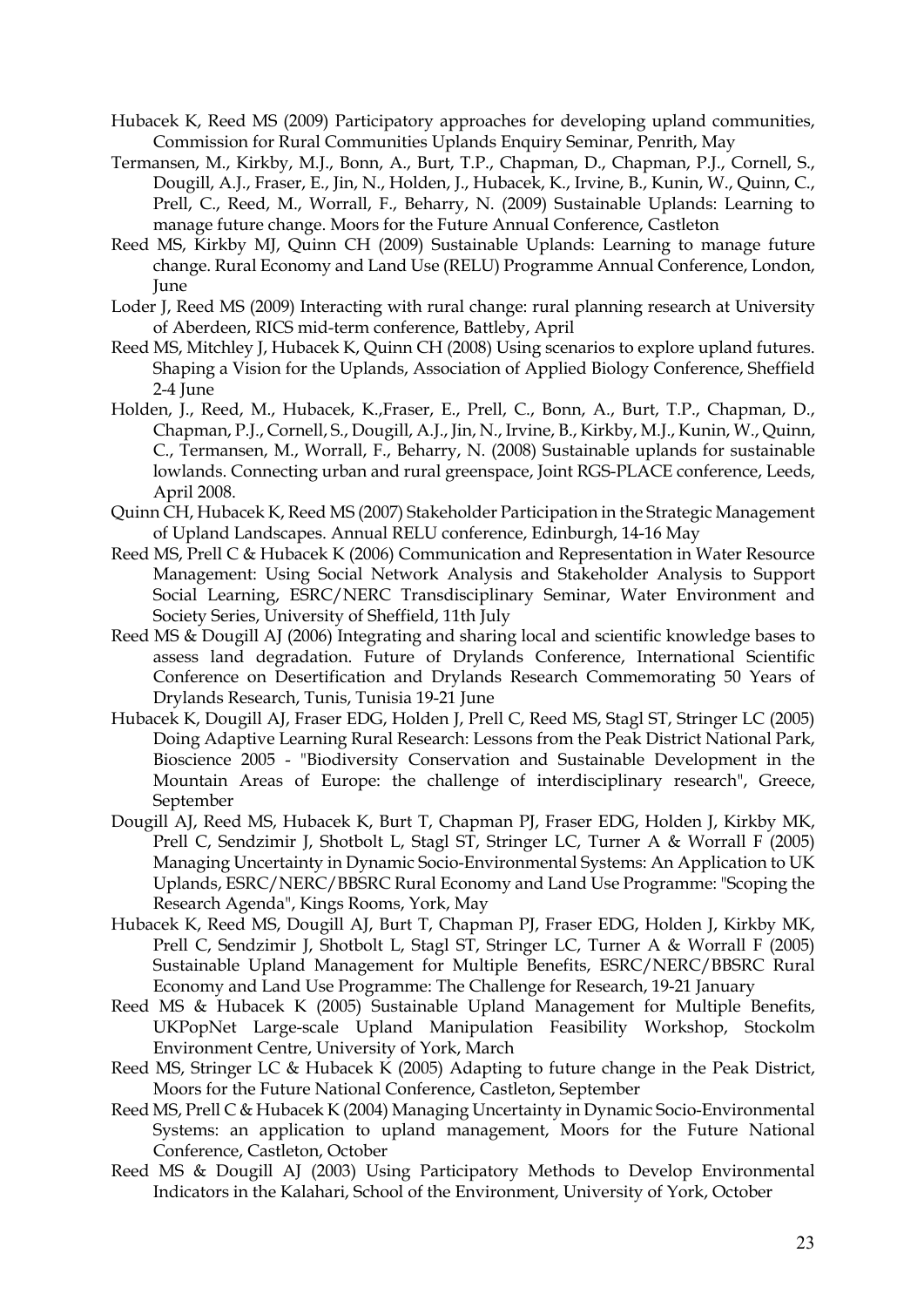- Reed MS & Dougill AJ (2003/4) Using Participatory Methods to Develop Environmental Indicators in the Kalahari, School of Geography, Manchester Metropolitan University, November
- Reed MS & Dougill AJ (2003) Farmer-led land degradation assessment, Department of Environmental Science, University of Botswana, March
- Reed MS & Worrall F (2002) Carbon credits for gully blocking under the Kyoto Protocol, Centre for Ecology and Hydrology, Merlewood, February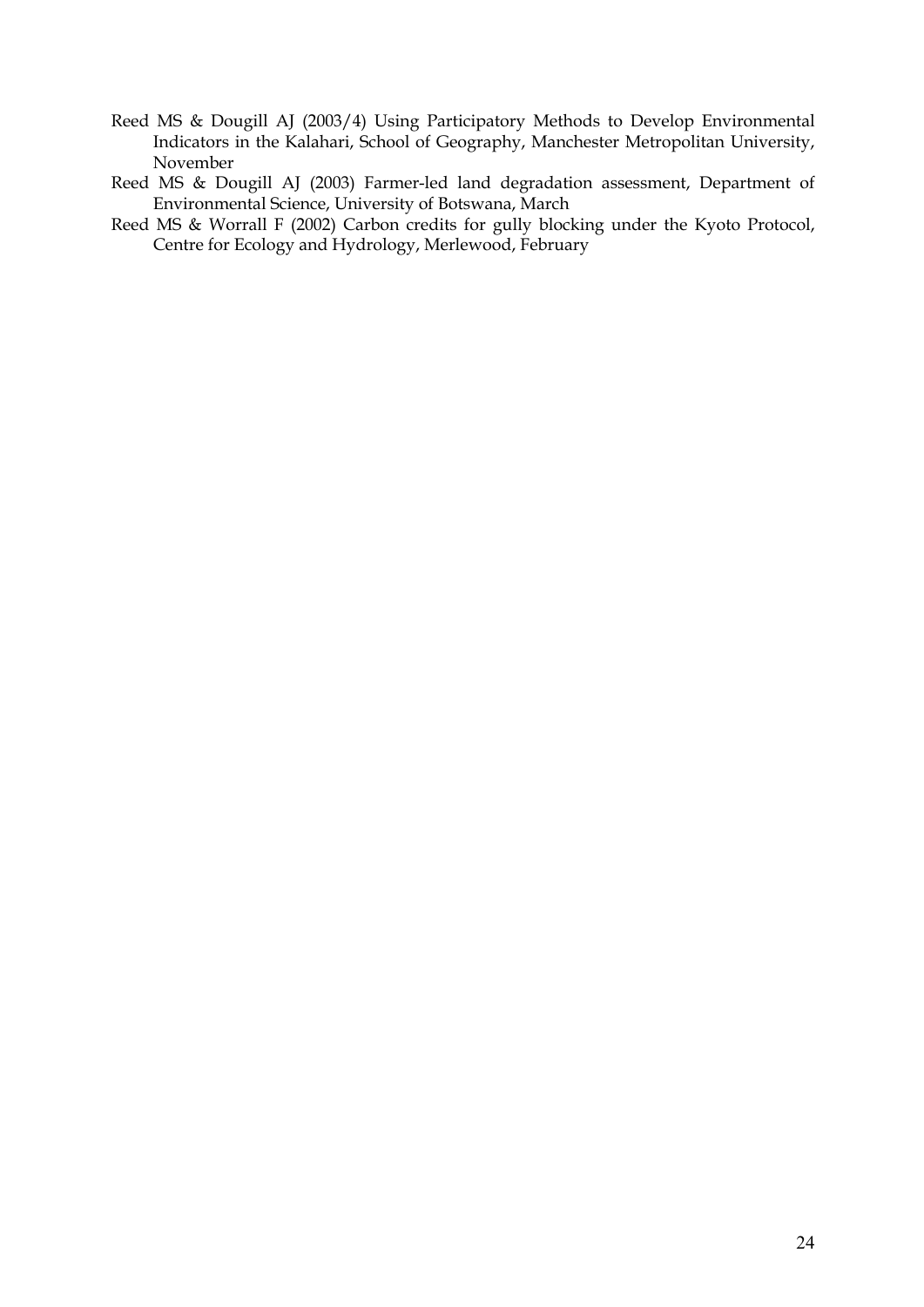### **PhD students**

Current PhD students:

- Bella Reichard: Variations in Language Features between REF2014 Impact Case Studies and Underpinning Research Articles (due to complete in 2022)
- Rosmarie Katrin Neumann: Adoption and Implementation of Scientific Knowledge for Political Decision Making – Ecosystem Services of Peatlands as a Case Study (due to complete in 2020)
- Helen Adamson: Effects of grip blocking on vegetation of blanket bog (due to complete in 2022)

Previous PhD students:

- Steven Vella: Stakeholder Involvement and Understanding the roles of different types of "knowledges" in Environmental and Social Impact Assessments within the Maltese Urban Development Planning System (due to complete in 2016)
- Kathleen Allen: "Greenhouse gas dynamics and payments for ecosystem services in peatlands" (due to complete in 2016 – co-supervision arrangement with University of Edinburgh)
- Claudia Carter: Applying the Ecosystem Approach at the landscape scale: Exploring new perspectives on land use planning and management advice for city regions (due to complete in 2017)
- Doan Nainggolan: Modeling land use and water consumption in SE Spain (University of Leeds, 2010)
- Gina Maffey: The use of digital technologies in rural landscapes (University of Aberdeen, 2014)
- Jasper Kenter: Implementing the ecosystem approach through deliberative valuation and participatory systems modeling (University of Aberdeen, 2014)
- Chris Raymond: The influence of human values, place attachment, beliefs and norms on the planting of native vegetation in rural South Australia (University of Aberdeen co-supervisor with student based at University of South Austrailia, 2012)

I have been an external examiner for PhDs at the following institutions:

- University of Nottingham (2021)
- Aarhus University (2018)
- Nelson Mandela University (2018)
- University of Leicester (2017)
- Universität für Bodenkultur, Wien (2017)
- Sheffield Hallam University (2015)
- University of York (2015)
- Leumphana University, Germany (2015)
- Bangor University (2015)
- University of Manchester (2015)
- Australian National University (2015)
- Groningen University, Netherlands (2014)
- Wageningen University, Netherlands (2014)
- Robert Gordons University, UK (2014)
- University of York, UK (2013)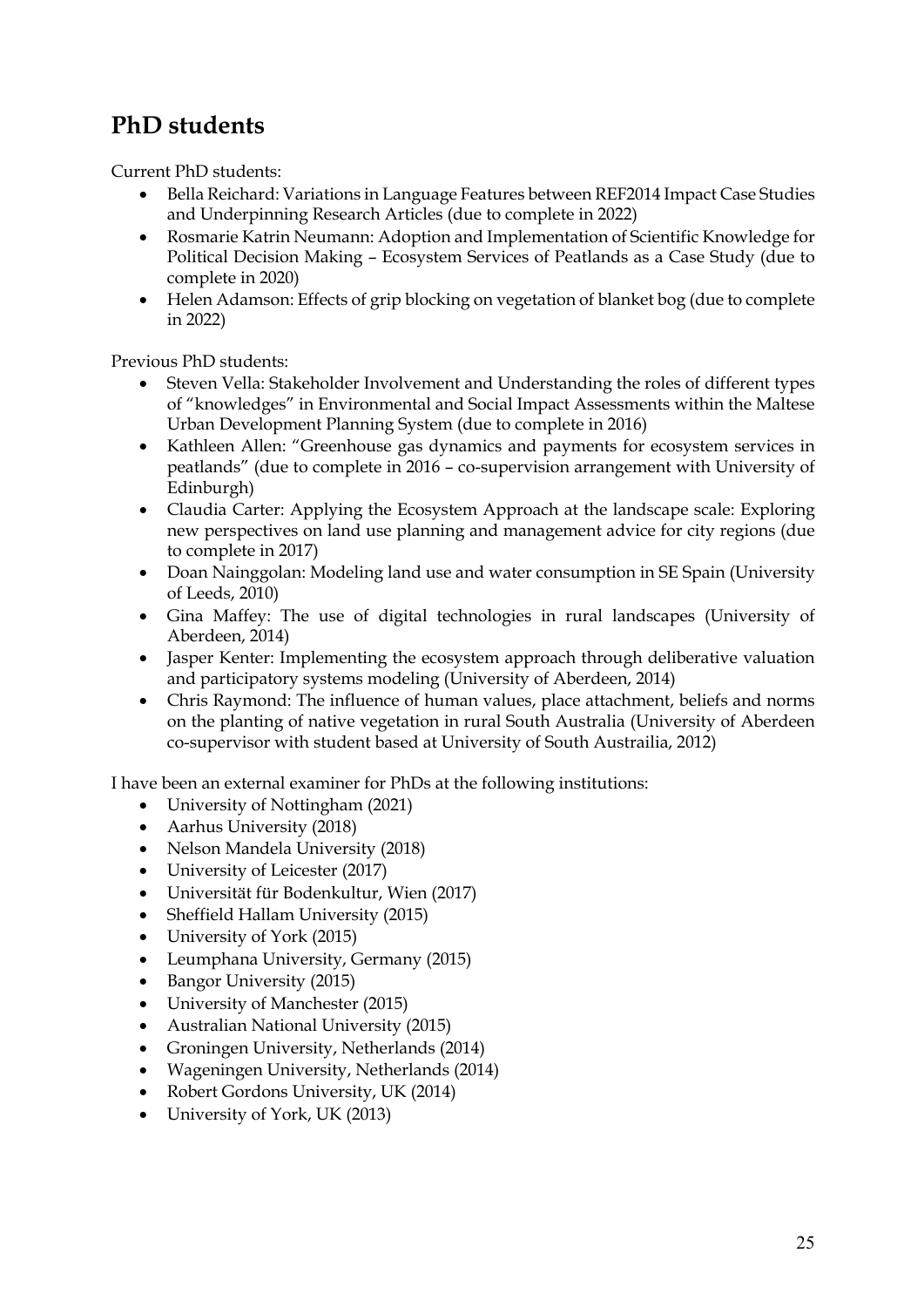# **Teaching**

Programme co-ordination:

- BSc Environmental Sustainability programme manager (2005-2008), University of Leeds
- BSc Environmental Conservation programme manager (2005-2009), University of Leeds

Distance learning:

- Designing blended learning materials and a Massive Online Open Course (MOOC) for Birmingham City University
- Contributed to MOOCs for University of Aberdeen and the United Nations Economics of Land Degradation initiative
- Designed secondary schools resources linking the latest peatland research to the School curriculum, funded by two National Parks and a water company (available via UK National Parks website)
- I have used online video in blended learning as part of courses at the Universities of Leeds, Aberdeen and Birmingham City
- Editor of School E-journal, Earth & E-nvironment (2005-2009), University of Leeds: I initiated and edited an e-journal to publish first class undergraduate and postgraduate research from students in the School
- University of Leeds Teaching Quality Enhancement Fund (2006): awarded £5,025 for the project, "Creating a climate change documentary film as an integrated classroom and online learning resource"
- University of Leeds-Cape Coast Ghana University Partnership (2006-2008): funded by DFID in a capacity building project providing training to lecturers and developing learning and teaching resources

Courses taught (*Masters courses* in italics and **co-ordinator** for courses in bold):

- Research methods teaching for Undergraduate students (Aberdeen, BCU and Newcastle)
- *Research methods for Masters and PhD students* (Aberdeen, BCU and Newcastle)
- Dissertation supervision for Undergraduate and Masters students (Leeds, Aberdeen, BCU and Newcastle)
- Tutorials (Leeds and BCU)
- Fieldwork courses for environmental science, environmental management, planning and geography students (Leeds and Aberdeen)
- *Inter-professional project* (BCU)
- *Law and Environmental Governance* (BCU)
- *Policies and Plans* (BCU)
- *Dynamics of Coupled Human-Natural Systems (Newcastle)*
- Sustainable Land Use and Management (Newcastle)
- Sustainability in the Built and Natural Environment (BCU)
- Society, Economics and Environment (BCU)
- *Complexity, Conflict and Resolution* (BCU)
- *Environmental Governance* (Aberdeen)
- Land & Marine Conservation (Aberdeen)
- Economic Development & Regeneration (Aberdeen)
- *Conservation in Practice* (Aberdeen)
- Geographical Issues (Aberdeen)
- **People, Plants, Planning & Conservation** (Aberdeen)